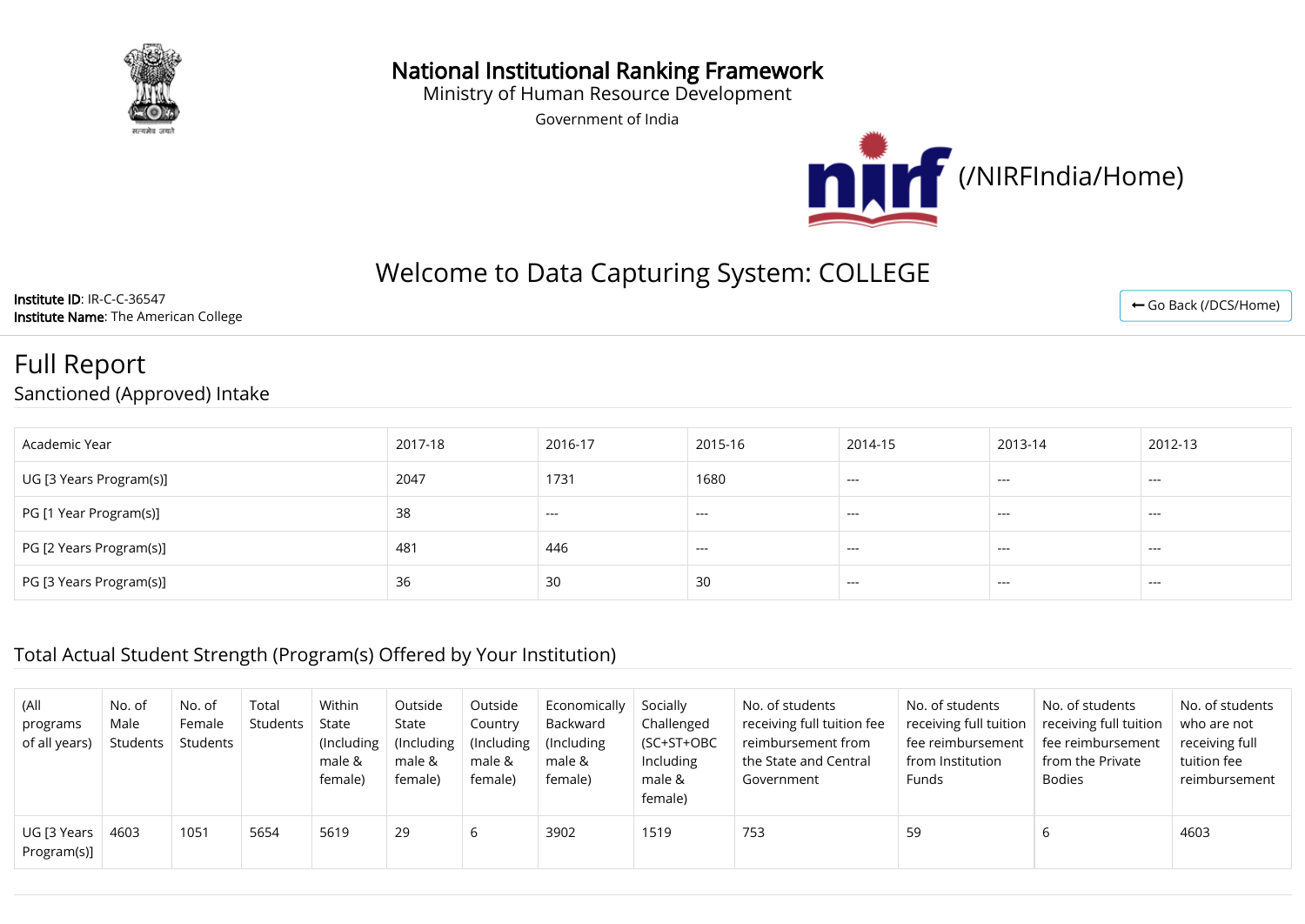| (All<br>programs<br>of all years) | No. of<br>Male<br>Students | No. of<br>Female<br>Students | Total<br>Students | Within<br>State<br>(Including<br>male &<br>female) | Outside<br>State<br>(Including)<br>male &<br>female) | Outside<br>Country<br>(Including)<br>male &<br>female) | Economically<br>Backward<br>(Including)<br>male &<br>female) | Socially<br>Challenged<br>(SC+ST+OBC<br>Including<br>male &<br>female) | No. of students<br>receiving full tuition fee<br>reimbursement from<br>the State and Central<br>Government | No. of students<br>receiving full tuition<br>fee reimbursement<br>from Institution<br>Funds | No. of students<br>receiving full tuition<br>fee reimbursement<br>from the Private<br>Bodies | No. of students<br>who are not<br>receiving full<br>tuition fee<br>reimbursement |
|-----------------------------------|----------------------------|------------------------------|-------------------|----------------------------------------------------|------------------------------------------------------|--------------------------------------------------------|--------------------------------------------------------------|------------------------------------------------------------------------|------------------------------------------------------------------------------------------------------------|---------------------------------------------------------------------------------------------|----------------------------------------------------------------------------------------------|----------------------------------------------------------------------------------|
| PG [1 Years<br>Program(s)]        |                            | 27                           | 34                | 34                                                 | $\mathbf 0$                                          | $\mathbf 0$                                            | 25                                                           |                                                                        |                                                                                                            | $\Omega$                                                                                    | 0                                                                                            | 30                                                                               |
| PG [2 Years<br>Program(s)]        | 348                        | 515                          | 863               | 846                                                | 11                                                   | 6                                                      | 640                                                          | 198                                                                    | 92                                                                                                         | 11                                                                                          |                                                                                              | 732                                                                              |
| PG [3 Years<br>Program(s)]        | - 51                       | 29                           | 80                | 80                                                 | $\Omega$                                             | $\Omega$                                               | 71                                                           | 9                                                                      |                                                                                                            |                                                                                             | 0                                                                                            | 76                                                                               |

## Placement & Higher Studies

| UG [3 Years Program(s)]: Placement & higher studies for previous 3 years |                                                  |                                                    |                  |                                                          |                              |                                                      |                                                       |  |  |  |  |
|--------------------------------------------------------------------------|--------------------------------------------------|----------------------------------------------------|------------------|----------------------------------------------------------|------------------------------|------------------------------------------------------|-------------------------------------------------------|--|--|--|--|
| Academic<br>Year                                                         | No. of first year students<br>intake in the year | No. of first year students<br>admitted in the year | Academic<br>Year | No. of students graduating in<br>minimum stipulated time | No. of<br>students<br>placed | Median salary of placed<br>graduates (Amount in Rs.) | No. of students selected for<br><b>Higher Studies</b> |  |  |  |  |
| $(2013-14)$                                                              | 1060                                             | 1050                                               | $(2015-16)$ 419  |                                                          | 134                          | 126000 (One Lakh Twenty Six<br>Thousand)             | 253                                                   |  |  |  |  |
| $(2014-15)$                                                              | 1356                                             | 1356                                               | $(2016-17)$      | 549                                                      | 193                          | 138000 (One Lakh Thirty Eight<br>Thousand)           | 279                                                   |  |  |  |  |
| $(2015-16)$                                                              | 1680                                             | 1205                                               | $(2017-18)$      | 767                                                      | 279                          | 174000 (One Lakh Seventy Four<br>Thousand)           | 418                                                   |  |  |  |  |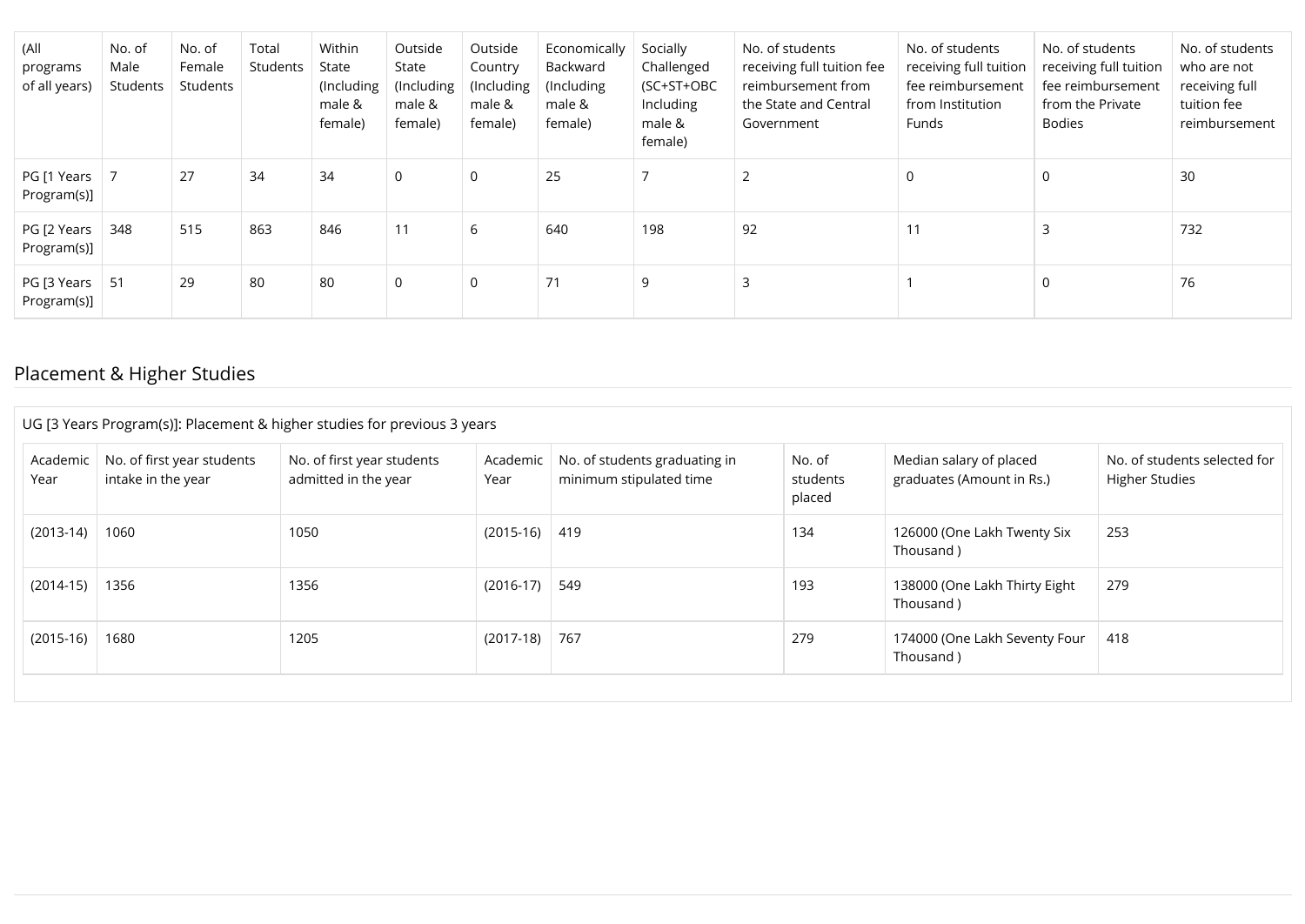| Academic<br>Year | No. of first year students<br>intake in the year | No. of first year students<br>admitted in the year | Academic<br>Year | No. of students graduating in<br>minimum stipulated time | No. of<br>students<br>placed | Median salary of placed<br>graduates (Amount in Rs.) | No. of students selected for<br><b>Higher Studies</b> |
|------------------|--------------------------------------------------|----------------------------------------------------|------------------|----------------------------------------------------------|------------------------------|------------------------------------------------------|-------------------------------------------------------|
| $(2015-16)$      | -87                                              | 73                                                 | $(2015-16)$ 58   |                                                          | 35                           | 150000 (One Lakh Fifty<br>Thousand)                  | 10                                                    |
| $(2016-17)$      | 118                                              | 99                                                 | $(2016-17)$ 85   |                                                          | 57                           | 175000 (One Lakh Seventy Five<br>Thousand)           | 21                                                    |
| (2017-18)        | 38                                               | 34                                                 | $(2017-18)$ 31   |                                                          | 23                           | 180000 (One Lakh Eighty<br>Thousand)                 | 6                                                     |

| Academic<br>Year | No. of first year students<br>intake in the year | No. of first year students<br>admitted in the year | Academic<br>Year | No. of students graduating in<br>minimum stipulated time | No. of<br>students<br>placed | Median salary of placed<br>graduates (Amount in Rs.) | No. of students selected for<br><b>Higher Studies</b> |
|------------------|--------------------------------------------------|----------------------------------------------------|------------------|----------------------------------------------------------|------------------------------|------------------------------------------------------|-------------------------------------------------------|
| (2014-15)        | 372                                              | 328                                                | $(2015-16)$ 280  |                                                          | 154                          | 168000 (One Lakh Sixty Eight<br>Thousand)            | 31                                                    |
| $(2015-16)$      | 372                                              | 332                                                | $(2016-17)$ 206  |                                                          | 151                          | 170000 (One Lakh Seventy<br>Thousand)                | 30                                                    |
| $(2016-17)$      | 446                                              | 352                                                | $(2017-18)$      | 260                                                      | 172                          | 284000 (Two Lakh Eighty Four<br>Thousand)            | 79                                                    |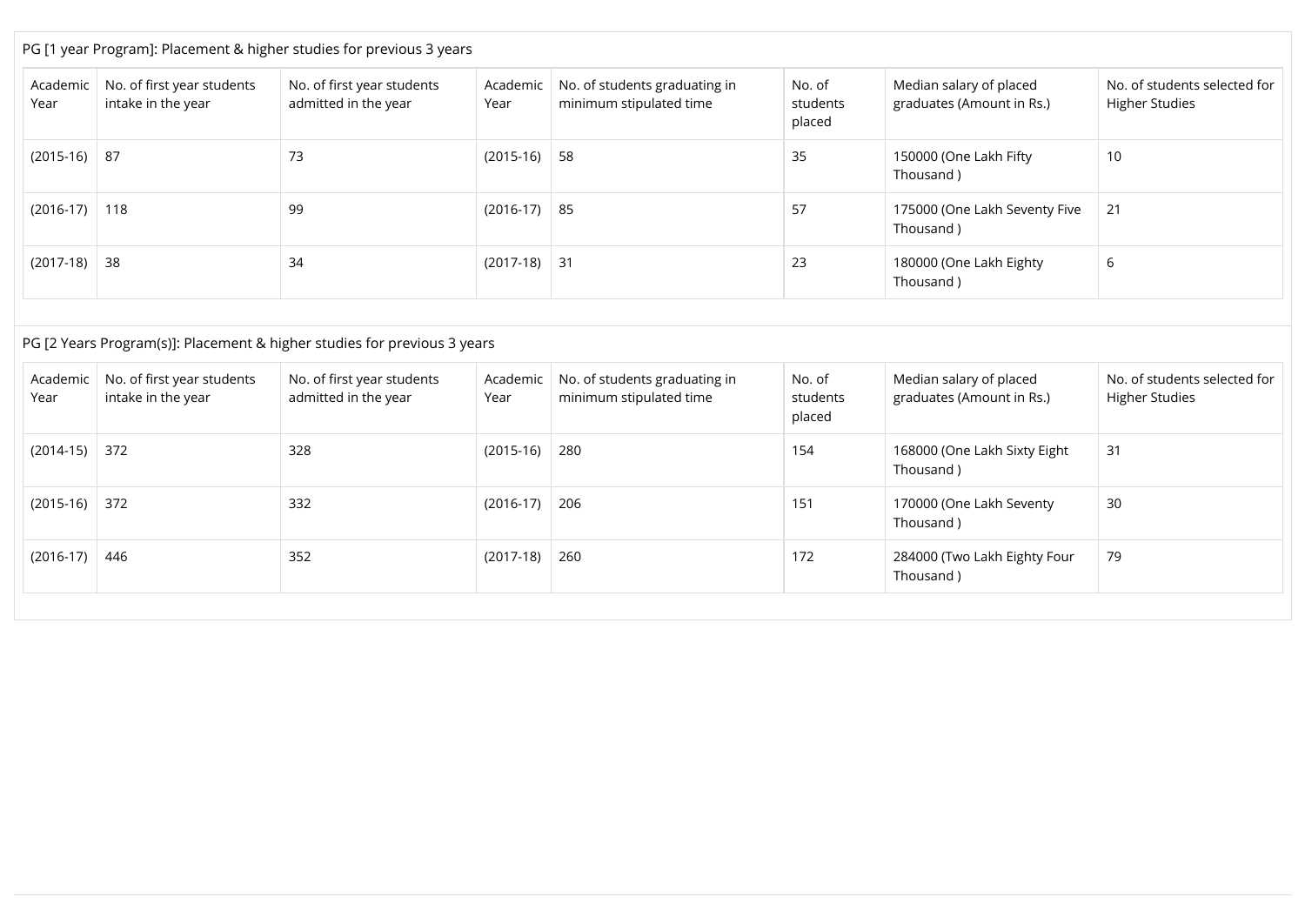| PG [3 Years Program(s)]: Placement & higher studies for previous 3 years |                                                  |                                                    |                  |                                                          |                              |                                                      |                                                       |  |  |  |
|--------------------------------------------------------------------------|--------------------------------------------------|----------------------------------------------------|------------------|----------------------------------------------------------|------------------------------|------------------------------------------------------|-------------------------------------------------------|--|--|--|
| Academic<br>Year                                                         | No. of first year students<br>intake in the year | No. of first year students<br>admitted in the year | Academic<br>Year | No. of students graduating in<br>minimum stipulated time | No. of<br>students<br>placed | Median salary of placed<br>graduates (Amount in Rs.) | No. of students selected for<br><b>Higher Studies</b> |  |  |  |
| $(2013-14)$                                                              | -30                                              | 27                                                 | $(2015-16)$ 21   |                                                          | 16                           | 210000 (Two Lakh Ten<br>Thousand)                    |                                                       |  |  |  |
| $(2014-15)$                                                              | 30                                               | 19                                                 | $(2016-17)$ 12   |                                                          | q                            | 200000 (Two Lakh )                                   |                                                       |  |  |  |
| $(2015-16)$                                                              | -30                                              | 22                                                 | $(2017-18)$      | 19                                                       | 18                           | 372000 (Three Lakh Seventy<br>Two Thousand)          |                                                       |  |  |  |

## Financial Resources: Utilised Amount for the Capital & Operational expenditure for previous 3 years

| Financial Year                                                                                                                                   | 2017-18                                                                                      | 2016-17                                                                                           | 2015-16                                                                                         |
|--------------------------------------------------------------------------------------------------------------------------------------------------|----------------------------------------------------------------------------------------------|---------------------------------------------------------------------------------------------------|-------------------------------------------------------------------------------------------------|
|                                                                                                                                                  | <b>Utilised Amount</b>                                                                       | <b>Utilised Amount</b>                                                                            | <b>Utilised Amount</b>                                                                          |
| Annual Capital Expenditure on Academic Activities and Resources (excluding expenditure on buildings)                                             |                                                                                              |                                                                                                   |                                                                                                 |
| Library                                                                                                                                          | 192634 (One Lakh Ninety Two Thousan<br>d Six Hundred Thirty Four )                           | 423399 (Four Lakh Twenty Three Thous<br>and Three Hundred Ninety Nine)                            | 662200 (Six Lakh Sixty Two Thousand T<br>wo Hundred)                                            |
| New Equipment for Laboratories                                                                                                                   | 546736 (Five Lakh Forty Six Thousand S<br>even Hundred Thirty Six)                           | 155160 (One Lakh Fifty Five Thousand<br>One Hundred Sixty)                                        | 1378093 (Thirteen Lakh Seventy Eight T<br>housand Ninety Three)                                 |
| Other expenditure on creation of Capital Assets (excluding expenditure on Land<br>and Building)                                                  | 26230843 (Two Crore Sixty Two Lakh T<br>hirty Thousand Eight Hundred Forty Th<br>ree)        | 7956040 (Seventy Nine Lakh Fifty Six Th<br>ousand Forty)                                          | 18169784 (One Crore Eighty One Lakh<br>Sixty Nine Thousand Seven Hundred Ei<br>ghty Four)       |
| Annual Operational Expenditure                                                                                                                   |                                                                                              |                                                                                                   |                                                                                                 |
| Salaries (Teaching and Non Teaching staff)                                                                                                       | 183832011 (Eighteen Crore Thirty Eight<br>Lakh Thirty Two Thousand Eleven)                   | 167761563 (Sixteen Crore Seventy Seve<br>n Lakh Sixty One Thousand Five Hundr<br>ed Sixty Three ) | 153534989 (Fifteen Crore Thirty Five La<br>kh Thirty Four Thousand Nine Hundred<br>Eighty Nine) |
| Maintenance of Academic Infrastructure or consumables, other running<br>expenditures etc. (excluding maintenance of hostels and allied services) | 32531693 (Three Crore Twenty Five Lak<br>h Thirty One Thousand Six Hundred Ni<br>nety Three) | 2065060 (Twenty Lakh Sixty Five Thous<br>and Sixty )                                              | 3359874 (Thirty Three Lakh Fifty Nine T<br>housand Eight Hundred Seventy Four )                 |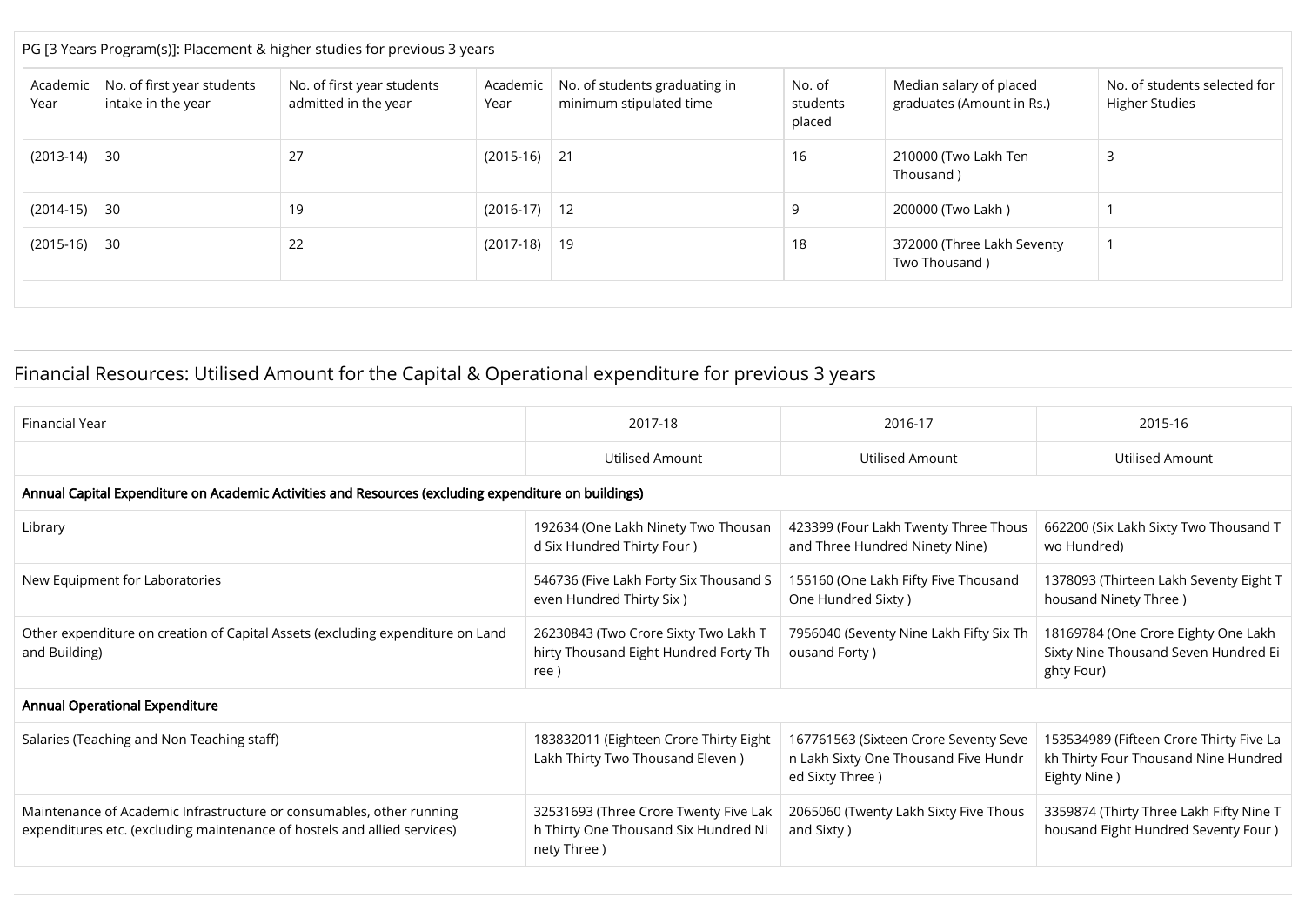| Financial Year                 | 2017-18                                                            | 2016-17                                                                      | 2015-16                                                      |
|--------------------------------|--------------------------------------------------------------------|------------------------------------------------------------------------------|--------------------------------------------------------------|
|                                | Utilised Amount                                                    | Utilised Amount                                                              | Utilised Amount                                              |
| Seminars/Conferences/Workshops | 5143506 (Fifty One Lakh Forty Three Th<br>ousand Five Hundred Six) | 5876237 (Fifty Eight Lakh Seventy Six T<br>housand Two Hundred Thirty Seven) | 5502503 (Fifty Five Lakh Two Thousand<br>Five Hundred Three) |

# PCS Facilities: Facilities of physically challenged students

| 1. Do your institution buildings have Lifts/Ramps?                                                                                                     | Pes, more than 40% of the buildings |
|--------------------------------------------------------------------------------------------------------------------------------------------------------|-------------------------------------|
| 2. Do your institution have provision for walking aids, includingwheelchairs and transportation from one building to another for handicapped students? | Yes                                 |
| 3. Do your institution buildings have specially designed toilets for handicapped students?                                                             | Yes, less than 40% of the buildings |

## Faculty Details

| 1. How many faculty members of your institution have received highly reputed national/international awards/recognition from Central government agencies in the previous year (2017-18)? |  |
|-----------------------------------------------------------------------------------------------------------------------------------------------------------------------------------------|--|
|                                                                                                                                                                                         |  |

| Srno           | Name                     | Age | Designation         | Gender | Qualification | Experience (In<br>Months) | Is Associated<br>Last Year | Currently working with<br>institution? | Joining<br>Date     | Leaving<br>Date      | Association<br>type |
|----------------|--------------------------|-----|---------------------|--------|---------------|---------------------------|----------------------------|----------------------------------------|---------------------|----------------------|---------------------|
| $\mathbf{1}$   | EVANJELIN MANOHARAN J    | 56  | Associate Professor | Male   | Ph.D          | 384                       | Yes                        | Yes                                    | $21 - 06 -$<br>1988 | $\sim$ $\sim$ $\sim$ | Regular             |
| 2              | <b>BALAKRISHNAN S</b>    | 47  | Assistant Professor | Male   | Ph.D          | 180                       | Yes                        | Yes                                    | 23-09-<br>2009      | $\sim$ $\sim$ $\sim$ | Regular             |
| 3              | JOEL GNANADOSS TIMOTHY C | 40  | Assistant Professor | Male   | <b>NET</b>    | 205                       | Yes                        | Yes                                    | $21 - 08 -$<br>2001 | $\sim$ $\sim$ $\sim$ | Regular             |
| $\overline{4}$ | ROBSON BENJAMIN A        | 56  | Associate Professor | Male   | Ph.D          | 384                       | Yes                        | Yes                                    | $01 - 08 -$<br>1986 | $\cdots$             | Regular             |
| 5              | RACHEL MALINI D          | 46  | Assistant Professor | Female | Ph.D          | 202                       | Yes                        | Yes                                    | $25 - 11 -$<br>2013 | $\sim$ $\sim$ $\sim$ | Regular             |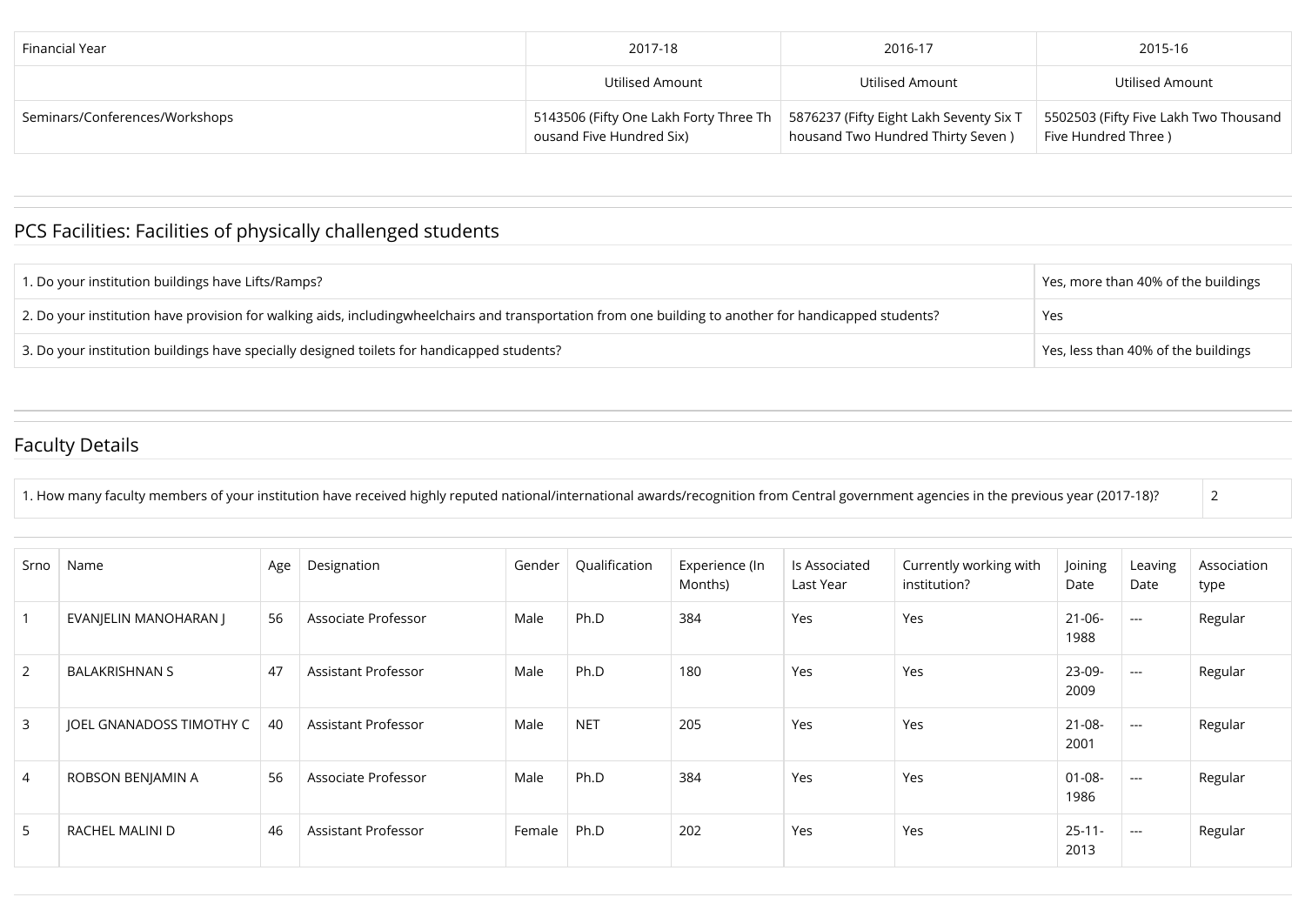| 6  | DOROTHY SHEELA C         | 54 | Associate Professor | Female | Ph.D        | 304 | Yes | Yes | $21 - 12 -$<br>1997 | $\sim$                             | Regular |
|----|--------------------------|----|---------------------|--------|-------------|-----|-----|-----|---------------------|------------------------------------|---------|
| 7  | <b>WINFRED THOMAS D</b>  | 57 | Associate Professor | Male   | M. Phil     | 371 | Yes | Yes | $13 - 12 -$<br>1988 | $\overline{\phantom{a}}$           | Regular |
| 8  | NITHYAKAMALAM J          | 31 | Assistant Professor | Female | <b>SLET</b> | 98  | Yes | Yes | 16-06-<br>2017      | $\overline{\phantom{a}}$           | Regular |
| 9  | ANGELINE T               | 41 | Assistant Professor | Female | Ph.D        | 39  | Yes | Yes | $16 - 06 -$<br>2016 | $\overline{\phantom{a}}$           | Regular |
| 10 | ALBERT CHRISTOPHER DHAS  | 56 | Associate Professor | Male   | Ph.D        | 356 | Yes | Yes | $23-03-$<br>2001    | $\overline{\phantom{a}}$           | Regular |
| 11 | PREM KUMAR IMMANUEL C    | 56 | Associate Professor | Male   | Ph.D        | 375 | Yes | Yes | 03-08-<br>1987      | $\overline{\phantom{a}}$           | Regular |
| 12 | CHELLARAM MALARAVAN A    | 38 | Assistant Professor | Male   | <b>NET</b>  | 182 | Yes | Yes | 12-09-<br>2007      | $\mathbb{Z}^{\mathbb{Z}^{\times}}$ | Regular |
| 13 | MARTIN DAVID A           | 53 | Assistant Professor | Male   | Ph.D        | 330 | Yes | Yes | 08-07-<br>1991      | $\mathbb{Z} \to \mathbb{Z}$        | Regular |
| 14 | <b>GAYATHRI RAJKUMAR</b> | 30 | Lecturer            | Female | M.E.        | 71  | Yes | Yes | $01-07-$<br>2016    | ---                                | Regular |
| 15 | <b>MARTIN PORUS M</b>    | 45 | Lecturer            | Male   | M.Sc.       | 222 | Yes | Yes | $05-01-$<br>2011    | $\hspace{0.05cm} \ldots$           | Regular |
| 16 | JEYAPANDI                | 38 | Lecturer            | Male   | Ph.D        | 139 | Yes | Yes | 28-04-<br>2011      | $\overline{\phantom{a}}$           | Regular |
| 17 | KEREN JUDI E             | 30 | Lecturer            | Female | M. Phil     | 89  | Yes | Yes | $11 - 06 -$<br>2011 | $\overline{\phantom{a}}$           | Regular |
| 18 | ANTONY MARY VINOTHINI C  | 36 | Lecturer            | Female | <b>SLET</b> | 90  | Yes | Yes | $02 - 02 -$<br>2011 | $\overline{\phantom{a}}$           | Regular |
| 19 | <b>BRITTO ALEX K</b>     | 37 | Lecturer            | Male   | <b>SET</b>  | 87  | Yes | Yes | 27-04-<br>2011      | $\overline{\phantom{a}}$           | Regular |
| 20 | SAMUEL JOSEPH K          | 26 | Lecturer            | Male   | M. Phil     | 37  | Yes | Yes | 18-06-<br>2015      | $\overline{\phantom{a}}$           | Regular |
| 21 | JOSEPHINE DHEENA A       | 38 | Lecturer            | Female | M. Phil     | 37  | Yes | Yes | $15 - 06 -$<br>2016 | $\overline{\phantom{a}}$           | Regular |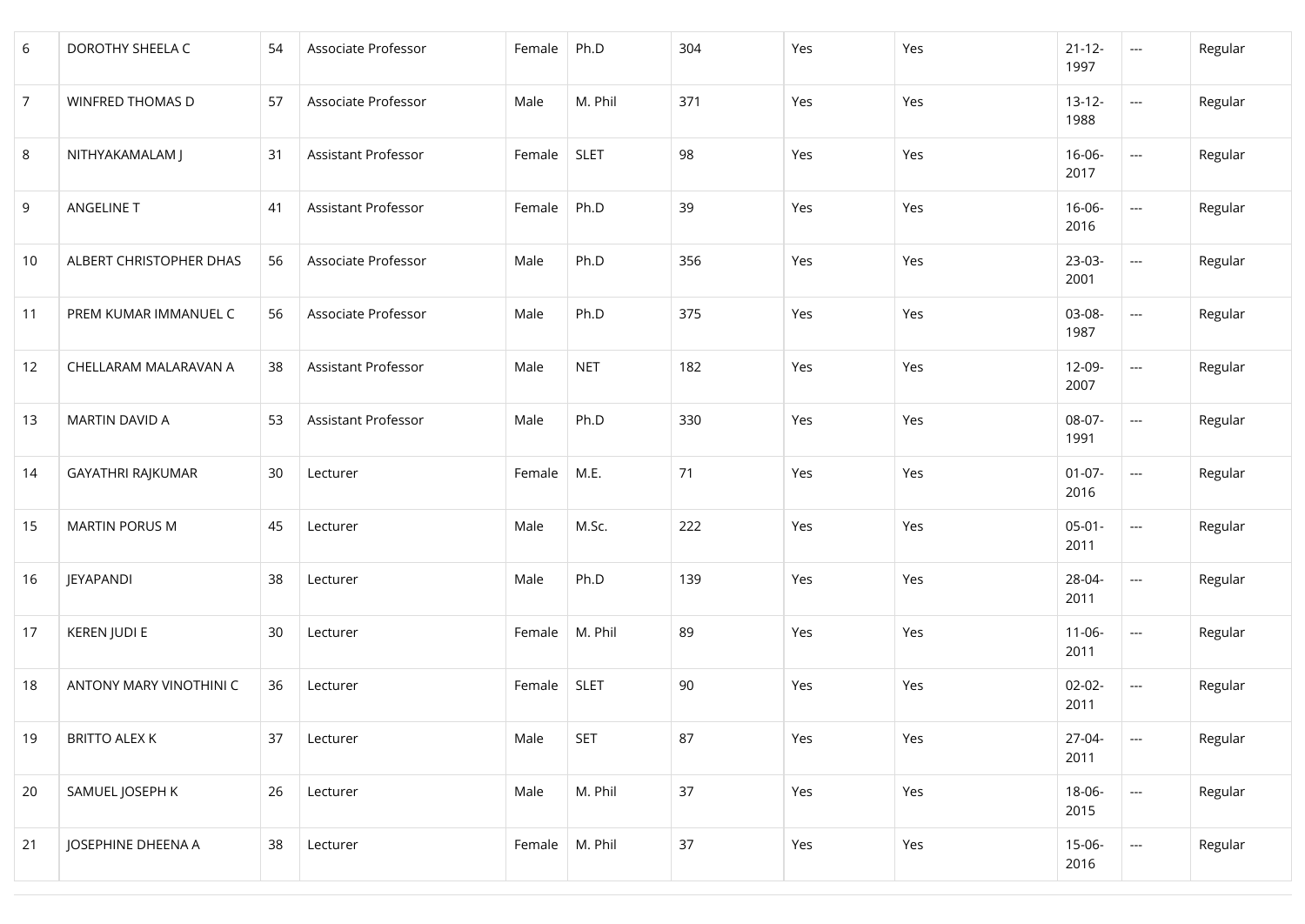| 22 | THIRUPATHIRAJAN N       | 54 | Lecturer            | Male             | M.Tech        | 330 | Yes | Yes | $04 - 01 -$<br>1990 | $\sim$                   | Regular |
|----|-------------------------|----|---------------------|------------------|---------------|-----|-----|-----|---------------------|--------------------------|---------|
| 23 | RAMYA D                 | 31 | Lecturer            | Female           | M. Phil       | 75  | Yes | Yes | 17-08-<br>2015      | $\sim$                   | Regular |
| 24 | <b>KALA P</b>           | 36 | Lecturer            | Female           | M. Phil       | 90  | Yes | Yes | $15-06-$<br>2016    | $\hspace{0.05cm}---$     | Regular |
| 25 | HANNAH BLESSY W         | 34 | Lecturer            | Female           | M. Phil       | 74  | Yes | Yes | $02-07-$<br>2015    | $\mathbb{Z}_{\geq 0}$    | Regular |
| 26 | <b>STANLEY S</b>        | 51 | Lecturer            | Male             | M. Phil       | 88  | Yes | Yes | $07-03-$<br>2011    | $\mathbb{Z}_{\geq 0}$    | Regular |
| 27 | RAGHURAM H              | 38 | Assistant Professor | Male             | <b>SET</b>    | 136 | Yes | Yes | 20-09-<br>2010      | $\hspace{0.05cm}---$     | Regular |
| 28 | SOFIA C                 | 34 | Assistant Professor | Female           | Ph.D          | 61  | Yes | Yes | 18-07-<br>2016      | $\sim$                   | Regular |
| 29 | SWEETLIN PRINCESS D     | 24 | Lecturer            | Female   M. Phil |               | 13  | Yes | Yes | 28-06-<br>2017      | $\sim$                   | Regular |
| 30 | AHILA DEVI M            | 36 | Lecturer            | Female           | M.Sc.         | 8   | Yes | No  | $01-09-$<br>2017    | 26-04-<br>2018           | Regular |
| 31 | <b>DAMIAN FS PATRIC</b> | 24 | Lecturer            | Male             | M. Phil       | 14  | Yes | Yes | 17-08-<br>2017      | $\overline{\phantom{a}}$ | Regular |
| 32 | ANGELIN MONICA C        | 25 | Lecturer            | Female           | <b>B.Tech</b> | 25  | Yes | Yes | $16 - 06 -$<br>2017 | $\overline{\phantom{a}}$ | Regular |
| 33 | JASMINE R               | 43 | Assistant Professor | Female           | Ph.D          | 17  | Yes | Yes | 22-06-<br>2017      | $\overline{\phantom{a}}$ | Regular |
| 34 | <b>GLORY PONMOLI</b>    | 57 | Associate Professor | Female           | Ph.D          | 384 | Yes | Yes | 06-06-<br>1987      | $\sim$ $\sim$            | Regular |
| 35 | PRINCE J                | 36 | Assistant Professor | Male             | Ph.D          | 120 | Yes | Yes | $25 - 11 -$<br>2013 | $\overline{\phantom{a}}$ | Regular |
| 36 | <b>RAVIK</b>            | 50 | Assistant Professor | Male             | <b>SLET</b>   | 276 | Yes | Yes | 13-09-<br>2007      | $\overline{\phantom{a}}$ | Regular |
| 37 | CHINNADURAI PANDIAN A   | 40 | Assistant Professor | Male             | <b>NET</b>    | 52  | Yes | Yes | $14-07-$<br>2015    | $\overline{\phantom{a}}$ | Regular |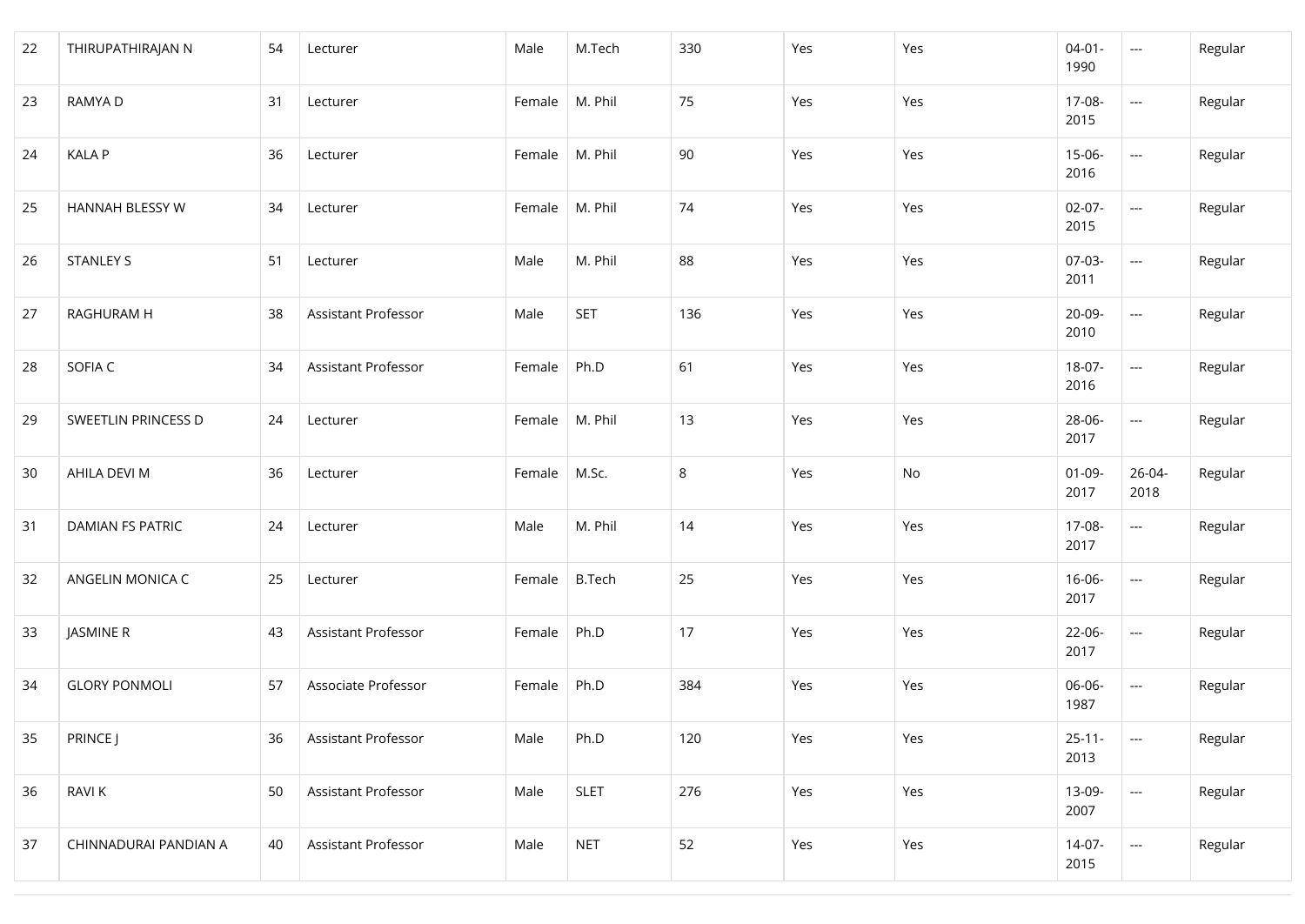| 38 | BEAULA RUBY KAMALAM M              | 43 | Assistant Professor | Female | M. Phil     | 168 | Yes | Yes | 17-09-<br>2007      | $\overline{\phantom{a}}$           | Regular |
|----|------------------------------------|----|---------------------|--------|-------------|-----|-----|-----|---------------------|------------------------------------|---------|
| 39 | PREMSINGH S                        | 53 | Associate Professor | Male   | Ph.D        | 324 | Yes | Yes | $01 - 08 -$<br>1991 | $\hspace{0.05cm}---$               | Regular |
| 40 | ANBURAJ DANIEL BARNABAS            | 57 | Associate Professor | Male   | Ph.D        | 440 | Yes | Yes | $15-07-$<br>1987    | $\hspace{0.05cm} \ldots$           | Regular |
| 41 | <b>GUNASUNDARI P</b>               | 35 | Assistant Professor | Female | <b>SET</b>  | 89  | Yes | Yes | $16 - 06 -$<br>2016 | $\hspace{0.05cm} \ldots$           | Regular |
| 42 | DAVID ANTONYRAJ A                  | 47 | Assistant Professor | Male   | <b>NET</b>  | 196 | Yes | Yes | $16 - 06 -$<br>2016 | $\overline{\phantom{a}}$           | Regular |
| 43 | ANANDARAJ R                        | 56 | Associate Professor | Male   | Ph.D        | 221 | Yes | Yes | $02 - 03 -$<br>2000 | $\overline{\phantom{a}}$           | Regular |
| 44 | ARUL ARASU ISRAEL I                | 54 | Associate Professor | Male   | Ph.D        | 384 | Yes | Yes | 06-07-<br>1987      | $\mathbb{Z}^{\mathbb{Z}^{\times}}$ | Regular |
| 45 | <b>STEPHEN S</b>                   | 54 | Associate Professor | Male   | M. Phil     | 375 | Yes | Yes | 24-08-<br>1987      | $\mathbb{Z} \to \mathbb{Z}$        | Regular |
| 46 | <b>VINITHMALA A</b>                | 32 | Assistant Professor | Female | <b>SLET</b> | 70  | Yes | Yes | $16 - 06 -$<br>2017 | ---                                | Regular |
| 47 | <b>JULIAN SATHYADASON</b>          | 27 | Lecturer            | Male   | <b>MCA</b>  | 49  | Yes | Yes | $01-07-$<br>2014    | $\hspace{0.05cm} \ldots$           | Regular |
| 48 | ILAYARAJA B                        | 39 | Lecturer            | Male   | M. Phil     | 134 | Yes | Yes | $01 - 06 -$<br>2007 | $\hspace{0.05cm} \ldots$           | Regular |
| 49 | RENUKA J                           | 38 | Lecturer            | Female | M. Phil     | 162 | Yes | Yes | $30 - 01 -$<br>2008 | $\hspace{0.05cm} \ldots$           | Regular |
| 50 | SUBRAMANIA BALA<br><b>JESHURUN</b> | 32 | Assistant Professor | Male   | Ph.D        | 93  | Yes | Yes | $10-02-$<br>2011    | $\hspace{0.05cm} \ldots$           | Regular |
| 51 | MARY SOPHIA CHITRA R               | 41 | Assistant Professor | Female | Ph.D        | 144 | Yes | Yes | $21 - 08 -$<br>2006 | $\hspace{0.05cm} \ldots$           | Regular |
| 52 | PRABHA R                           | 37 | Lecturer            | Female | M. Phil     | 102 | Yes | Yes | $06-01 -$<br>2011   | $\overline{\phantom{a}}$           | Regular |
| 53 | JOSEPH E AHIMAN BENTIEZ            | 31 | Lecturer            | Male   | M. Phil     | 61  | Yes | Yes | $02-07-$<br>2014    | $\overline{\phantom{a}}$           | Regular |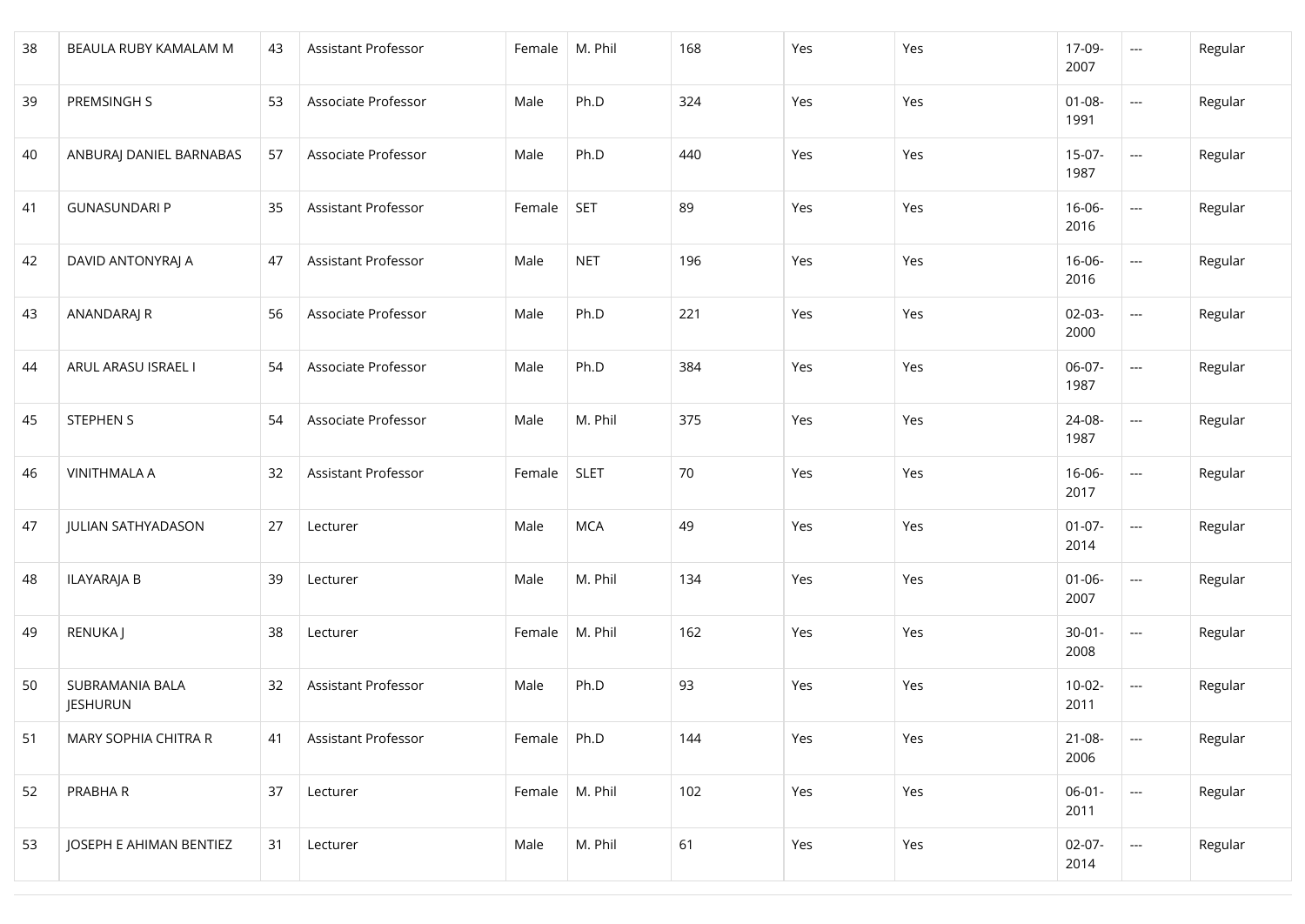| 54 | <b>VIJAYA B</b>             | 59 | Lecturer            | Female | M. Phil    | 148 | Yes | No  | $16-07-$<br>2007    | $16 - 05 -$<br>2018                | Regular  |
|----|-----------------------------|----|---------------------|--------|------------|-----|-----|-----|---------------------|------------------------------------|----------|
| 55 | CHRISTY DEVA SUBA S         | 39 | Assistant Professor | Female | <b>SET</b> | 132 | Yes | Yes | $01 - 08 -$<br>2015 | ---                                | Regular  |
| 56 | <b>BALAKRISHNAN M</b>       | 55 | Assistant Professor | Male   | Ph.D       | 360 | Yes | Yes | 04-08-<br>1988      | $\hspace{0.05cm} \ldots$           | Regular  |
| 57 | VANI PRIYADHARSHINI         | 33 | Assistant Professor | Female | <b>SET</b> | 84  | Yes | Yes | $15-07-$<br>2011    | $\mathbb{Z}^{\mathbb{Z}^{\times}}$ | Regular  |
| 58 | JOHNSON P                   | 38 | Assistant Professor | Male   | Ph.D       | 84  | Yes | Yes | $18-07-$<br>2011    | $\overline{a}$                     | Regular  |
| 59 | MOSES ABISEKA DOSS R        | 25 | Lecturer            | Male   | M. Phil    | 43  | Yes | Yes | $15 - 06 -$<br>2016 | $\overline{\phantom{a}}$           | Regular  |
| 60 | JASMINE SUGIRTHABAI R       | 24 | Lecturer            | Female | M. Phil    | 13  | No  | Yes | 28-06-<br>2017      | $\overline{a}$                     | Regular  |
| 61 | <b>CATHERINE C</b>          | 26 | Lecturer            | Female | <b>MBA</b> | 25  | Yes | Yes | $15 - 06 -$<br>2016 | $\hspace{0.05cm} \ldots$           | Regular  |
| 62 | CYNTHIYA MEGDHALINE GK      | 30 | Lecturer            | Female | M. Phil    | 52  | No  | Yes | $16 - 08 -$<br>2017 | ---                                | Regular  |
| 63 | DAFFNY ORANGEMARY S         | 23 | Lecturer            | Female | M. Phil    | 13  | No  | Yes | 17-06-<br>2017      | ---                                | Regular  |
| 64 | VENISDA JONAB RANI C        | 25 | Lecturer            | Female | M.Sc.      | 25  | No  | Yes | $16 - 06 -$<br>2017 | $\hspace{0.05cm} \ldots$           | Regular  |
| 65 | MELVINRAJA C                | 30 | Assistant Professor | Male   | <b>NET</b> | 12  | No  | Yes | $05-07-$<br>2017    | $\mathbb{Z} \to \mathbb{Z}$        | Regular  |
| 66 | DOMINIC SAVIO G             | 63 | Associate Professor | Male   | Ph.D       | 396 | Yes | Yes | $01-07-$<br>2015    | ---                                | Visiting |
| 67 | PRABHAKAR VEDAMANICKAM<br>R | 54 | Associate Professor | Male   | Ph.D       | 372 | Yes | Yes | $23-03-$<br>2001    | $\overline{\phantom{a}}$           | Regular  |
| 68 | <b>ELANGO N</b>             | 57 | Associate Professor | Male   | M. Phil    | 373 | Yes | Yes | $13-07-$<br>1987    | $\overline{\phantom{a}}$           | Regular  |
| 69 | DINAKAR A                   | 52 | Assistant Professor | Male   | <b>NET</b> | 122 | Yes | Yes | $25 - 11 -$<br>2013 | ---                                | Regular  |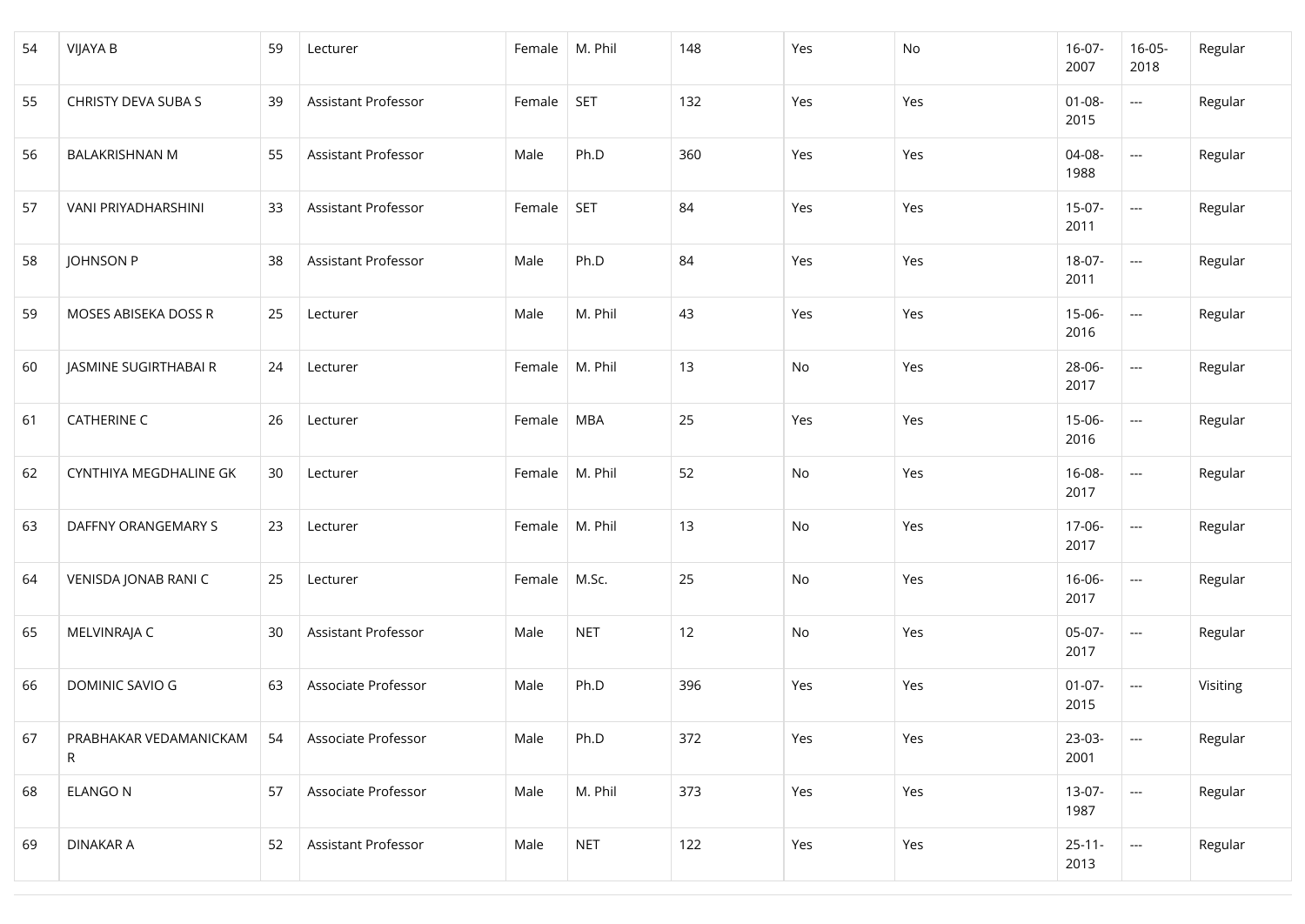| 70 | <b>GNANA SEKAR K</b>    | 55 | Associate Professor | Male   | Ph.D                    | 377 | Yes | Yes | 28-09-<br>1987      | $\hspace{0.05cm} \ldots$           | Regular |
|----|-------------------------|----|---------------------|--------|-------------------------|-----|-----|-----|---------------------|------------------------------------|---------|
| 71 | ANZLINE C               | 34 | Assistant Professor | Female | <b>SET</b>              | 131 | Yes | Yes | $07-12-$<br>2007    | $\overline{\phantom{a}}$           | Regular |
| 72 | HELAN RATNA MONICA J    | 51 | Associate Professor | Female | Ph.D                    | 321 | Yes | Yes | $06-11-$<br>1995    | $\hspace{0.05cm} \ldots$           | Regular |
| 73 | RAJKUMAR IMMANUEL S     | 53 | Associate Professor | Male   | Ph.D                    | 336 | Yes | Yes | $26 - 02 -$<br>1990 | $\mathbb{Z}^{\mathbb{Z}^{\times}}$ | Regular |
| 74 | NAVANETHAKANNAN K       | 58 | Associate Professor | Male   | Ph.D                    | 396 | Yes | Yes | 09-07-<br>1987      | $\overline{a}$                     | Regular |
| 75 | SIVARUBAN THAMBIRATNAM  | 46 | Assistant Professor | Male   | Ph.D                    | 192 | Yes | Yes | 16-06-<br>2017      | $\overline{\phantom{a}}$           | Regular |
| 76 | JEYARANI S              | 45 | Associate Professor | Female | Ph.D                    | 251 | Yes | Yes | 20-06-<br>2001      | $\overline{a}$                     | Regular |
| 77 | <b>ARULAPPAN P</b>      | 50 | Assistant Professor | Male   | Ph.D                    | 168 | Yes | Yes | $25 - 11 -$<br>2013 | $\hspace{0.05cm} \ldots$           | Regular |
| 78 | <b>STALIN KUMAR S</b>   | 37 | Assistant Professor | Male   | Ph.D                    | 167 | Yes | Yes | 13-09-<br>2007      | $\hspace{0.05cm}---$               | Regular |
| 79 | <b>JUSTIN MANOHAR J</b> | 49 | Assistant Professor | Male   | M. Phil                 | 300 | Yes | Yes | $01 - 09 -$<br>1995 | ---                                | Regular |
| 80 | SATHYA DEV S            | 50 | Assistant Professor | Male   | <b>SET</b>              | 271 | Yes | Yes | $03 - 01 -$<br>2012 | $\mathbb{Z} \to \mathbb{Z}$        | Regular |
| 81 | ANNATHANGAM S           | 28 | Lecturer            | Female | <b>MCA</b>              | 37  | Yes | Yes | $18 - 06 -$<br>2015 | $\overline{\phantom{a}}$           | Regular |
| 82 | <b>SAMA AKV</b>         | 40 | Lecturer            | Male   | M.Sc.<br>(Biochemistry) | 153 | Yes | Yes | $02-05-$<br>2011    | ---                                | Regular |
| 83 | <b>GNANA GOWSALYA T</b> | 45 | Assistant Professor | Female | Ph.D                    | 120 | Yes | Yes | 23-06-<br>2015      | $\overline{\phantom{a}}$           | Regular |
| 84 | NIXON JESURAJ A         | 28 | Assistant Professor | Male   | Ph.D                    | 60  | Yes | Yes | $17-07-$<br>2013    | $\overline{\phantom{a}}$           | Regular |
| 85 | REENA JULIE J           | 38 | Lecturer            | Female | M. Phil                 | 25  | Yes | Yes | $15-06-$<br>2016    | ---                                | Regular |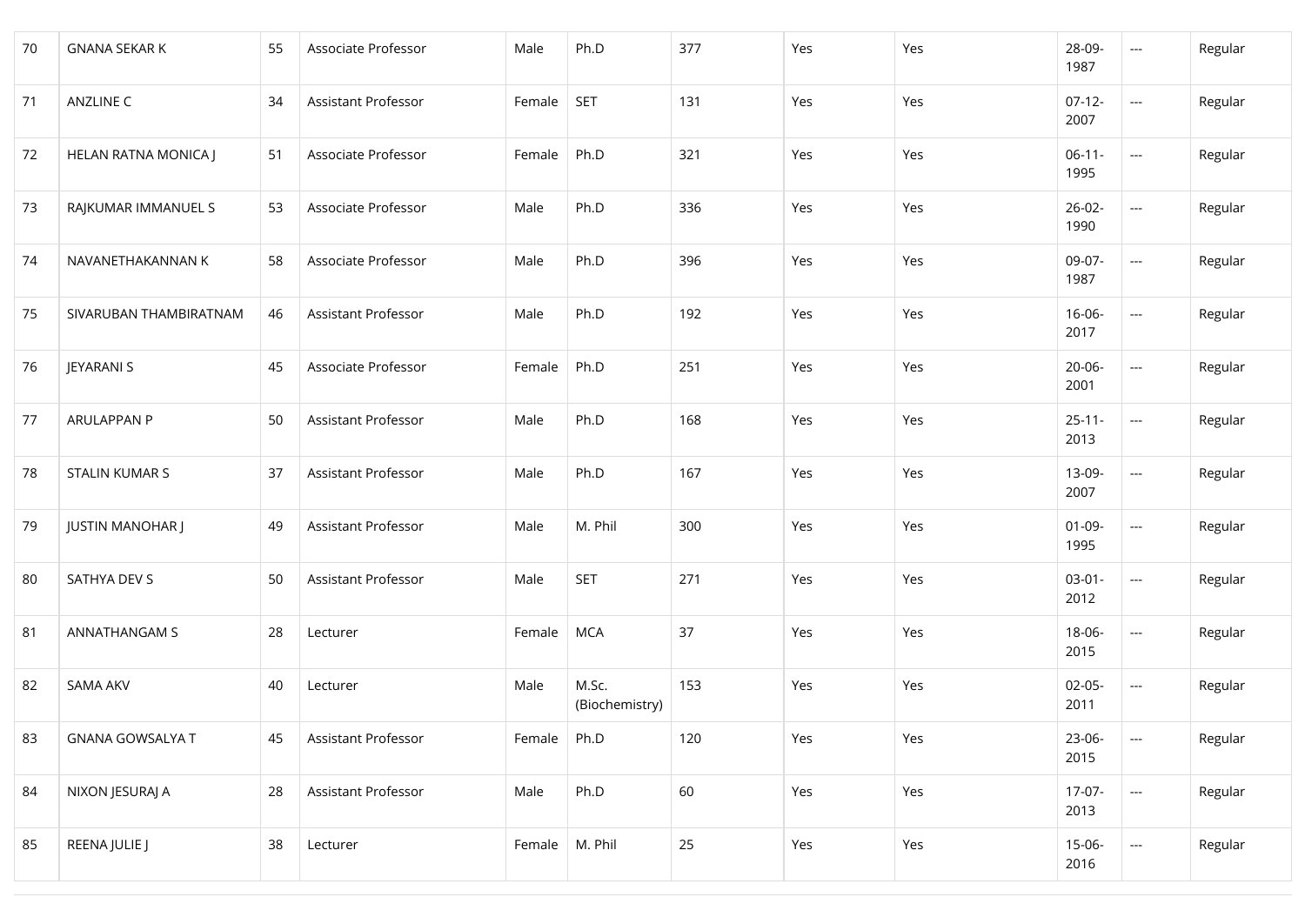| 86  | MOSES J                        | 26 | Lecturer            | Male   | M. Phil     | 37  | Yes | Yes | $18 - 06 -$<br>2015 | $\mathbb{Z} \mathbb{Z} \mathbb{Z}$ | Regular |
|-----|--------------------------------|----|---------------------|--------|-------------|-----|-----|-----|---------------------|------------------------------------|---------|
| 87  | KANNAMMAL DEVI B               | 38 | Lecturer            | Female | M. Phil     | 48  | Yes | Yes | $01-07-$<br>2015    | $\hspace{0.05cm} \ldots$           | Regular |
| 88  | ANN RAMOLA JEYANTHI A          | 47 | Lecturer            | Female | M. Phil     | 253 | Yes | Yes | 03-07-<br>1997      | $\overline{\phantom{a}}$           | Regular |
| 89  | JENNIFER MICHELLIN KIRUBA<br>N | 27 | Assistant Professor | Female | <b>SLET</b> | 28  | Yes | Yes | $15-06-$<br>2016    | $\mathbb{Z} \mathbb{Z} \mathbb{Z}$ | Regular |
| 90  | MOHANA SURENTH V               | 30 | Lecturer            | Male   | M. Phil     | 73  | Yes | Yes | $01-07-$<br>2016    | $\sim$                             | Regular |
| 91  | VIJAY DAVID J                  | 33 | Lecturer            | Male   | M. Phil     | 90  | Yes | Yes | $01-07-$<br>2016    | $\overline{\phantom{a}}$           | Regular |
| 92  | <b>SHANKAR R</b>               | 32 | Assistant Professor | Male   | <b>NET</b>  | 36  | Yes | Yes | $10-07-$<br>2015    | $\mathbb{Z} \mathbb{Z} \mathbb{Z}$ | Regular |
| 93  | JENITA SATHYA PRIYA B          | 40 | Assistant Professor | Female | <b>SET</b>  | 145 | Yes | Yes | $15 - 06 -$<br>2016 | $\mathbb{Z} \mathbb{Z} \mathbb{Z}$ | Regular |
| 94  | JENNIFER R                     | 31 | Assistant Professor | Female | <b>SET</b>  | 84  | Yes | Yes | $15-06-$<br>2017    | $\hspace{0.05cm} \ldots$           | Regular |
| 95  | HILARY JOSEPH A                | 40 | Assistant Professor | Male   | <b>NET</b>  | 151 | Yes | Yes | 23-08-<br>2006      | $\overline{\phantom{a}}$           | Regular |
| 96  | RUTH BELINA R                  | 34 | Lecturer            | Female | M. Phil     | 78  | Yes | Yes | $11-07-$<br>2017    | $\mathbb{Z} \mathbb{Z} \mathbb{Z}$ | Regular |
| 97  | JEYANTHI MNS                   | 45 | Lecturer            | Female | M. Phil     | 36  | Yes | Yes | 16-06-<br>2017      | $\hspace{0.05cm} \ldots$           | Regular |
| 98  | POORNIMA JEYASEKARAN           | 35 | Assistant Professor | Female | <b>SLET</b> | 43  | Yes | Yes | 28-06-<br>2017      | $\overline{\phantom{a}}$           | Regular |
| 99  | SAROJINI J                     | 56 | Associate Professor | Female | Ph.D        | 387 | Yes | Yes | 06-08-<br>1986      | $\hspace{0.05cm} \ldots$           | Regular |
| 100 | <b>GIGI CHRISTOBEL JS</b>      | 42 | Assistant Professor | Female | Ph.D        | 57  | Yes | Yes | $25 - 11 -$<br>2013 | $\overline{\phantom{a}}$           | Regular |
| 101 | PAUL JAYAKAR J                 | 51 | Assistant Professor | Male   | Ph.D        | 268 | Yes | Yes | 13-09-<br>1996      | $\qquad \qquad \cdots$             | Regular |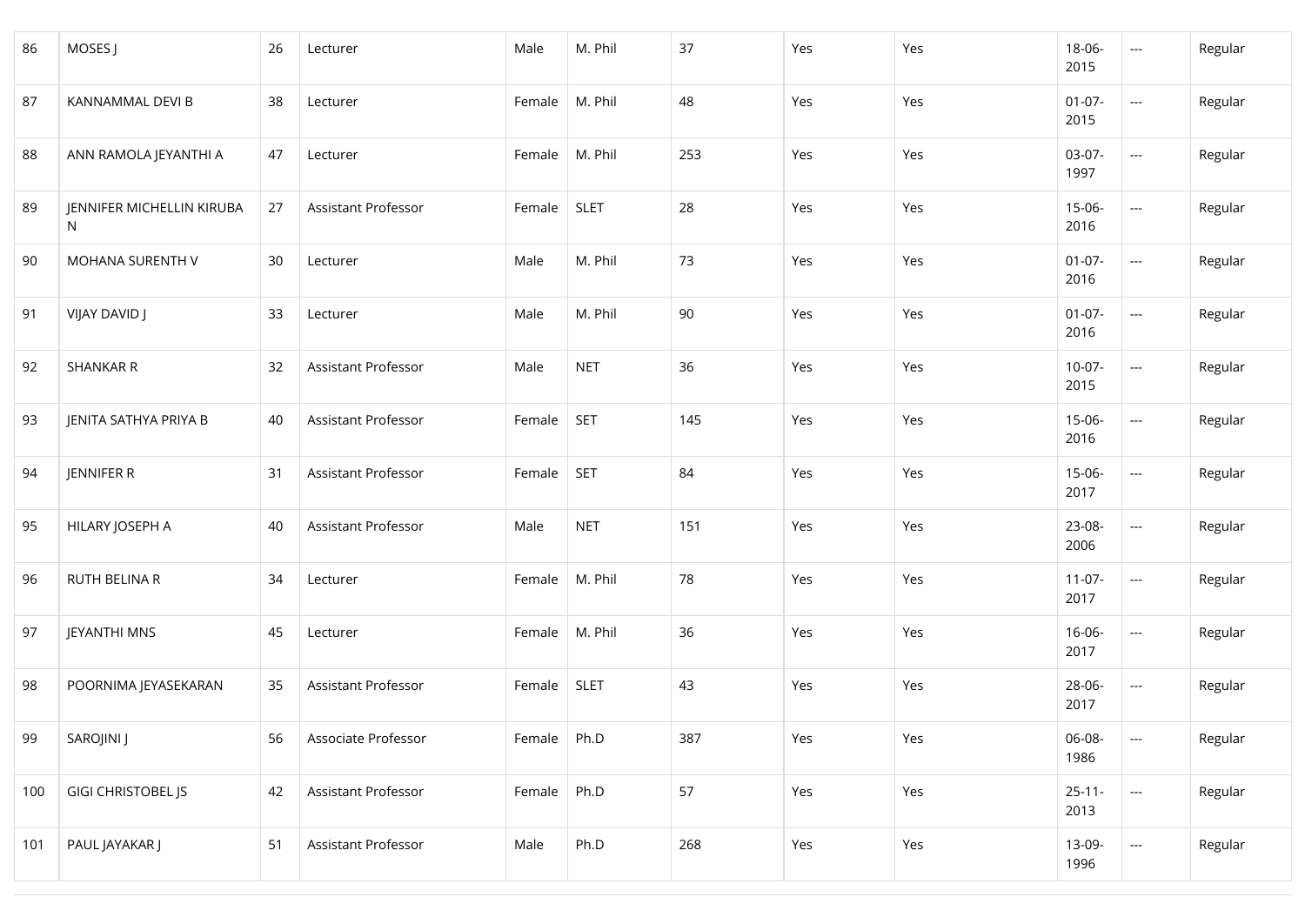| 102 | SAFRAMMA A                              | 46 | Assistant Professor | Female | Ph.D        | 71  | Yes | Yes | $07 - 01 -$<br>2014 | $\hspace{0.05cm} \ldots$ | Regular |
|-----|-----------------------------------------|----|---------------------|--------|-------------|-----|-----|-----|---------------------|--------------------------|---------|
| 103 | DAVID JEBARAJ D                         | 49 | Assistant Professor | Male   | M. Phil     | 300 | Yes | Yes | 14-09-<br>2007      | $\qquad \qquad \cdots$   | Regular |
| 104 | PRADEEP CA                              | 58 | Associate Professor | Male   | M. Phil     | 432 | Yes | No  | $20 - 10 -$<br>1997 | $30 - 03 -$<br>2018      | Regular |
| 105 | <b>BRIGTHSON ARUL JOCAOBY</b>           | 34 | Assistant Professor | Male   | Ph.D        | 93  | Yes | Yes | $05-02-$<br>2016    | $\overline{\phantom{a}}$ | Regular |
| 106 | EBENEZAR IMMANUEL J                     | 40 | Assistant Professor | Male   | Ph.D        | 144 | Yes | Yes | 13-09-<br>2007      | $\overline{a}$           | Regular |
| 107 | RAJESH M                                | 47 | Assistant Professor | Male   | <b>SLET</b> | 264 | Yes | Yes | $25 - 11 -$<br>2013 | $\sim$ $\sim$            | Regular |
| 108 | <b>KANNABIRAN G</b>                     | 50 | Associate Professor | Male   | Ph.D        | 239 | Yes | Yes | $10 - 08 -$<br>1998 | $\qquad \qquad \cdots$   | Regular |
| 109 | SHEELA M                                | 39 | Assistant Professor | Female | Ph.D        | 90  | Yes | Yes | $22 - 06 -$<br>2017 | $\overline{\phantom{a}}$ | Regular |
| 110 | JESUPAUL THANGARAJ J                    | 58 | Associate Professor | Male   | M. Phil     | 376 | Yes | Yes | 06-07-<br>1987      | $\overline{\phantom{a}}$ | Regular |
| 111 | AMUTHA A                                | 41 | Assistant Professor | Female | Ph.D        | 170 | No  | Yes | $16 - 06 -$<br>2017 | $\overline{\phantom{a}}$ | Regular |
| 112 | CHRISTY JEEVARATNADEVI J                | 41 | Lecturer            | Female | M. Phil     | 206 | Yes | Yes | 24-09-<br>2009      | $---$                    | Regular |
| 113 | DARATHY KANMANI M                       | 28 | Lecturer            | Female | <b>MBA</b>  | 47  | Yes | Yes | 28-06-<br>2017      | $---$                    | Regular |
| 114 | CALEB JOHNSON PARANJOTHI<br>$\mathsf C$ | 46 | Assistant Professor | Male   | <b>SLET</b> | 236 | Yes | Yes | $21-07-$<br>1999    | ---                      | Regular |
| 115 | KANAKAVALLI D                           | 37 | Assistant Professor | Female | Ph.D        | 163 | Yes | Yes | $14-12-$<br>2004    | $\overline{\phantom{a}}$ | Regular |
| 116 | MANIKANDAN R                            | 43 | Assistant Professor | Male   | Ph.D        | 205 | Yes | Yes | $01-07-$<br>2016    | $\overline{\phantom{a}}$ | Regular |
| 117 | MOHAN C                                 | 33 | Lecturer            | Male   | <b>MCA</b>  | 90  | Yes | Yes | $11-01-$<br>2011    | ---                      | Regular |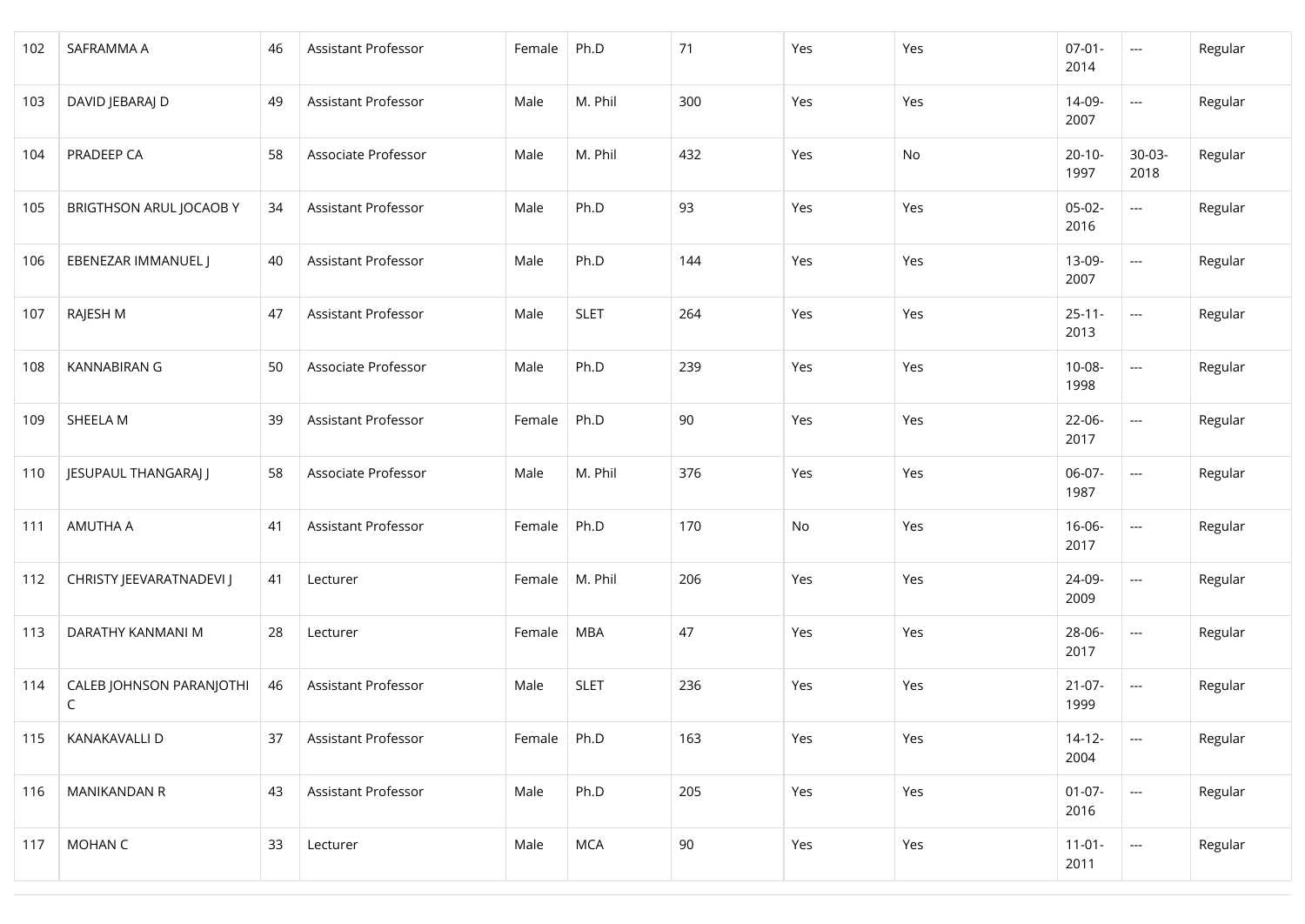| 118 | JEHOSON JIRESH J                       | 31 | Lecturer                                         | Male             | M. Phil    | 60  | Yes | Yes | 25-07-<br>2013      | $\sim$                             | Regular  |
|-----|----------------------------------------|----|--------------------------------------------------|------------------|------------|-----|-----|-----|---------------------|------------------------------------|----------|
| 119 | VICTOR PACKIYARAJ G                    | 37 | Lecturer                                         | Male             | M. Phil    | 85  | Yes | Yes | $21 - 06 -$<br>2011 | $\hspace{0.05cm} \ldots$           | Regular  |
| 120 | LOYALA FORESITH SPENCER J              | 27 | Lecturer                                         | Male             | M. Phil    | 37  | Yes | Yes | 24-06-<br>2015      | $\hspace{0.05cm} \ldots$           | Regular  |
| 121 | IMMANUEL SURESH J                      | 40 | Lecturer                                         | Male             | M. Phil    | 187 | Yes | Yes | $04-10-$<br>2010    | $\hspace{0.05cm} \ldots$           | Regular  |
| 122 | <b>ASHWINI VERONICA S</b>              | 33 | Assistant Professor                              | Female           | <b>NET</b> | 112 | Yes | Yes | $01-07-$<br>2014    | $\mathbb{Z}^{\mathbb{Z}^{\times}}$ | Regular  |
| 123 | <b>DAPHINE R</b>                       | 45 | Assistant Professor                              | Female           | Ph.D       | 85  | Yes | Yes | 23-06-<br>2011      | $\overline{\phantom{a}}$           | Regular  |
| 124 | ARIBABU B                              | 36 | Assistant Professor                              | Male             | Ph.D       | 106 | Yes | Yes | 29-09-<br>2009      | $\mathbb{Z}^{\mathbb{Z}^{\times}}$ | Regular  |
| 125 | <b>GIDEON PREMSINGH D</b>              | 32 | Lecturer                                         | Male             | M.Sc.      | 85  | Yes | Yes | $16 - 06 -$<br>2016 | $\hspace{0.05cm} \ldots$           | Regular  |
| 126 | JACKSON GUNARAJ R                      | 35 | Lecturer                                         | Male             | MBA        | 133 | Yes | Yes | $01-07-$<br>2016    | ---                                | Regular  |
| 127 | SATHYA PRABHU A                        | 32 | Lecturer                                         | Male             | M. Phil    | 36  | Yes | Yes | $13-07-$<br>2015    | $\hspace{0.05cm} \ldots$           | Regular  |
| 128 | <b>BAGAVATHIK</b>                      | 40 | Assistant Professor                              | Female           | Ph.D       | 96  | Yes | Yes | 28-06-<br>2017      | $\overline{\phantom{a}}$           | Regular  |
| 129 | <b>BLESSLYN ESTHER</b><br>ROOPAVATHY T | 24 | Lecturer                                         | Female           | M. Phil    | 12  | Yes | No  | $16 - 06 -$<br>2017 | $01 - 05 -$<br>2018                | Regular  |
| 130 | SHIRLY ANGELIN J                       | 29 | Lecturer                                         | Female   M. Phil |            | 24  | Yes | Yes | $21 - 06 -$<br>2017 | ---                                | Regular  |
| 131 | RAJAN A                                | 30 | Lecturer                                         | Male             | M. Phil    | 18  | Yes | Yes | 28-06-<br>2017      | $\hspace{0.05cm} \ldots$           | Regular  |
| 132 | STANLEY MOHANDOSS<br><b>STEPHEN S</b>  | 64 | Associate Professor                              | Male             | Ph.D       | 439 | Yes | Yes | $01-07-$<br>2015    | $\overline{\phantom{a}}$           | Visiting |
| 133 | DAVAMANI CHRISTOBER M                  | 53 | Dean / Principal / Director /<br>Vice Chancellor | Male             | Ph.D       | 336 | Yes | Yes | $03 - 01 -$<br>1996 | $\overline{\phantom{a}}$           | Regular  |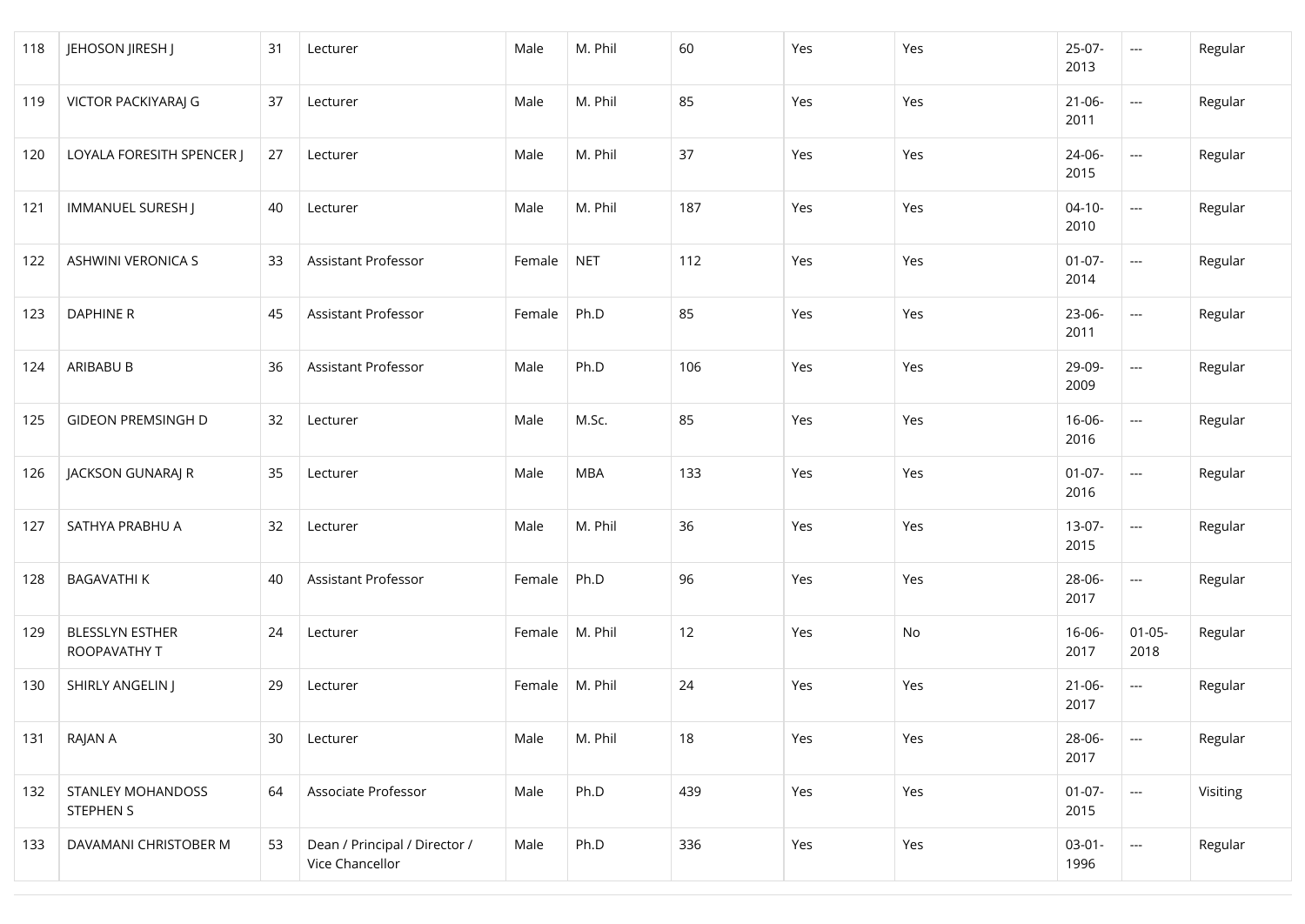| 134 | <b>GOVINDARAJAN N</b>                | 36 | Assistant Professor | Male   | Ph.D       | 129 | Yes | Yes | $23 - 11 -$<br>2007 | $\sim$                   | Regular |
|-----|--------------------------------------|----|---------------------|--------|------------|-----|-----|-----|---------------------|--------------------------|---------|
| 135 | <b>LAWRENCE M</b>                    | 51 | Associate Professor | Male   | Ph.D       | 329 | Yes | Yes | 28-02-<br>2000      | $\overline{\phantom{a}}$ | Regular |
| 136 | <b>ANITA CAROLINE T</b>              | 36 | Assistant Professor | Female | <b>NET</b> | 101 | Yes | Yes | $05-02-$<br>2016    | $\overline{\phantom{a}}$ | Regular |
| 137 | <b>ISRAEL S</b>                      | 50 | Assistant Professor | Male   | Ph.D       | 194 | Yes | Yes | 13-09-<br>2007      | $---$                    | Regular |
| 138 | JOHN ADIKALASAMY K                   | 53 | Associate Professor | Male   | Ph.D       | 350 | Yes | Yes | $16 - 06 -$<br>1997 | $\overline{\phantom{a}}$ | Regular |
| 139 | KARTHIK KUMAR K                      | 37 | Assistant Professor | Male   | Ph.D       | 68  | Yes | Yes | $25 - 11 -$<br>2013 | $\overline{\phantom{a}}$ | Regular |
| 140 | SANJAY R                             | 44 | Assistant Professor | Male   | Ph.D       | 252 | Yes | Yes | 12-09-<br>2007      | $---$                    | Regular |
| 141 | FREDERICK RAJKUMAR T                 | 53 | Assistant Professor | Male   | Ph.D       | 188 | Yes | Yes | $25 - 11 -$<br>2013 | $---$                    | Regular |
| 142 | MUTHURAJA C                          | 53 | Associate Professor | Male   | Ph.D       | 303 | Yes | Yes | $02 - 04 -$<br>1993 | ---                      | Regular |
| 143 | <b>VANITHA S</b>                     | 40 | Assistant Professor | Female | Ph.D       | 101 | Yes | Yes | $02 - 02 -$<br>2016 | $\overline{\phantom{a}}$ | Regular |
| 144 | <b>JEYAKODI BALAN</b><br>PREMKUMAR P | 59 | Associate Professor | Male   | M. Phil    | 412 | Yes | No  | $16-07-$<br>1984    | $31 - 05 -$<br>2018      | Regular |
| 145 | <b>JOHNSON B</b>                     | 37 | Assistant Professor | Male   | Ph.D       | 164 | Yes | Yes | $22 - 11 -$<br>2004 | $\overline{\phantom{a}}$ | Regular |
| 146 | ABRAHAM GC                           | 56 | Associate Professor | Male   | Ph.D       | 361 | Yes | Yes | 27-06-<br>1988      | $\overline{\phantom{a}}$ | Regular |
| 147 | NITHYA T                             | 30 | Lecturer            | Female | M. Phil    | 73  | Yes | Yes | $15 - 06 -$<br>2016 | $\overline{\phantom{a}}$ | Regular |
| 148 | <b>AGITHA SHARON R</b>               | 23 | Lecturer            | Female | MCA        | 12  | Yes | Yes | $11-07-$<br>2017    | $\overline{\phantom{a}}$ | Regular |
| 149 | <b>GNANA DEEPAMY</b>                 | 30 | Lecturer            | Male   | M. Phil    | 66  | Yes | Yes | $10-02-$<br>2017    | $\overline{\phantom{a}}$ | Regular |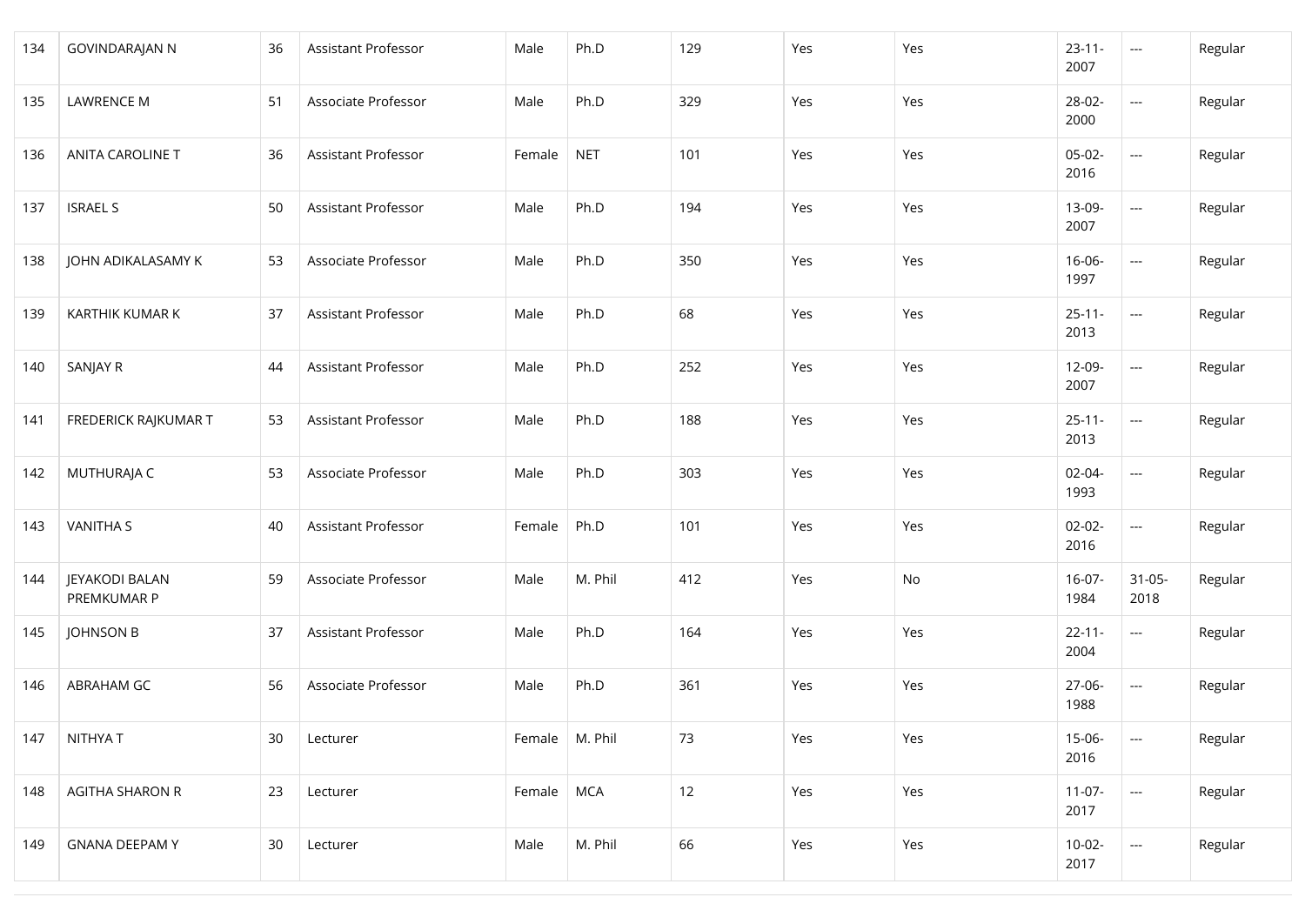| 150 | TAJ SULTHANA S       | 27 | Lecturer            | Female   M. Phil |             | 35  | Yes | Yes | $01 - 09 -$<br>2015 | $\sim$                                              | Regular |
|-----|----------------------|----|---------------------|------------------|-------------|-----|-----|-----|---------------------|-----------------------------------------------------|---------|
| 151 | <b>GIRIJA M</b>      | 42 | Assistant Professor | Female           | M. Phil     | 156 | Yes | Yes | 24-09-<br>2009      | $\hspace{0.05cm} \ldots$                            | Regular |
| 152 | JEYA SHEELA J        | 40 | Lecturer            | Female           | <b>SLET</b> | 82  | Yes | Yes | $25-07-$<br>2013    | $\hspace{0.05cm} \ldots$                            | Regular |
| 153 | <b>BERCY G</b>       | 29 | Assistant Professor | Female           | <b>SET</b>  | 41  | Yes | Yes | 08-02-<br>2017      | $\overline{\phantom{a}}$                            | Regular |
| 154 | ANTONY GEORGE A      | 29 | Lecturer            | Male             | M. Phil     | 77  | Yes | Yes | $16 - 12 -$<br>2013 | $\hspace{0.05cm} \ldots$                            | Regular |
| 155 | ANDREW PRADEEP M     | 36 | Lecturer            | Male             | M. Phil     | 151 | Yes | Yes | $14 - 12 -$<br>2005 | ---                                                 | Regular |
| 156 | <b>ROHINI</b>        | 41 | Assistant Professor | Female           | <b>NET</b>  | 57  | Yes | Yes | $11 - 10 -$<br>2013 | $\hspace{0.05cm} \ldots$                            | Regular |
| 157 | <b>SUJANAH P</b>     | 42 | Assistant Professor | Female           | Ph.D        | 85  | Yes | Yes | 22-06-<br>2011      | $\hspace{0.05cm} \ldots$                            | Regular |
| 158 | <b>STALIN R</b>      | 38 | Assistant Professor | Male             | Ph.D        | 162 | Yes | Yes | 23-09-<br>2009      | $\hspace{0.05cm} \ldots$                            | Regular |
| 159 | NAGENDRAN D          | 32 | Lecturer            | Male             | <b>MFA</b>  | 70  | Yes | Yes | 08-08-<br>2014      | ---                                                 | Regular |
| 160 | VIJAY MALIK RAJ S    | 39 | Lecturer            | Male             | <b>NET</b>  | 187 | Yes | Yes | $01 - 06 -$<br>2016 | $\hspace{0.05cm} \ldots$                            | Regular |
| 161 | DIVAKARAN PFE        | 35 | Assistant Professor | Male             | <b>NET</b>  | 142 | Yes | Yes | 06-09-<br>2010      | $\hspace{0.05cm} \ldots$                            | Regular |
| 162 | JAMESLYN VITHYA C    | 29 | Lecturer            | Female   M. Phil |             | 12  | Yes | Yes | 28-06-<br>2017      | ---                                                 | Regular |
| 163 | YESURAJAN M          | 29 | Assistant Professor | Male             | <b>SLET</b> | 12  | Yes | Yes | 28-06-<br>2017      | $\hspace{0.05cm} \ldots$                            | Regular |
| 164 | MARGARET SANGEETHA P | 37 | Lecturer            | Female           | M. Phil     | 99  | Yes | Yes | $21 - 06 -$<br>2017 | $\mathbb{H}^{\mathbb{H}^{\mathbb{H}}}_{\mathbb{H}}$ | Regular |
| 165 | MEGALA S             | 32 | Assistant Professor | Male             | Ph.D        | 12  | Yes | Yes | 28-06-<br>2017      | $\hspace{0.05cm} \ldots$                            | Regular |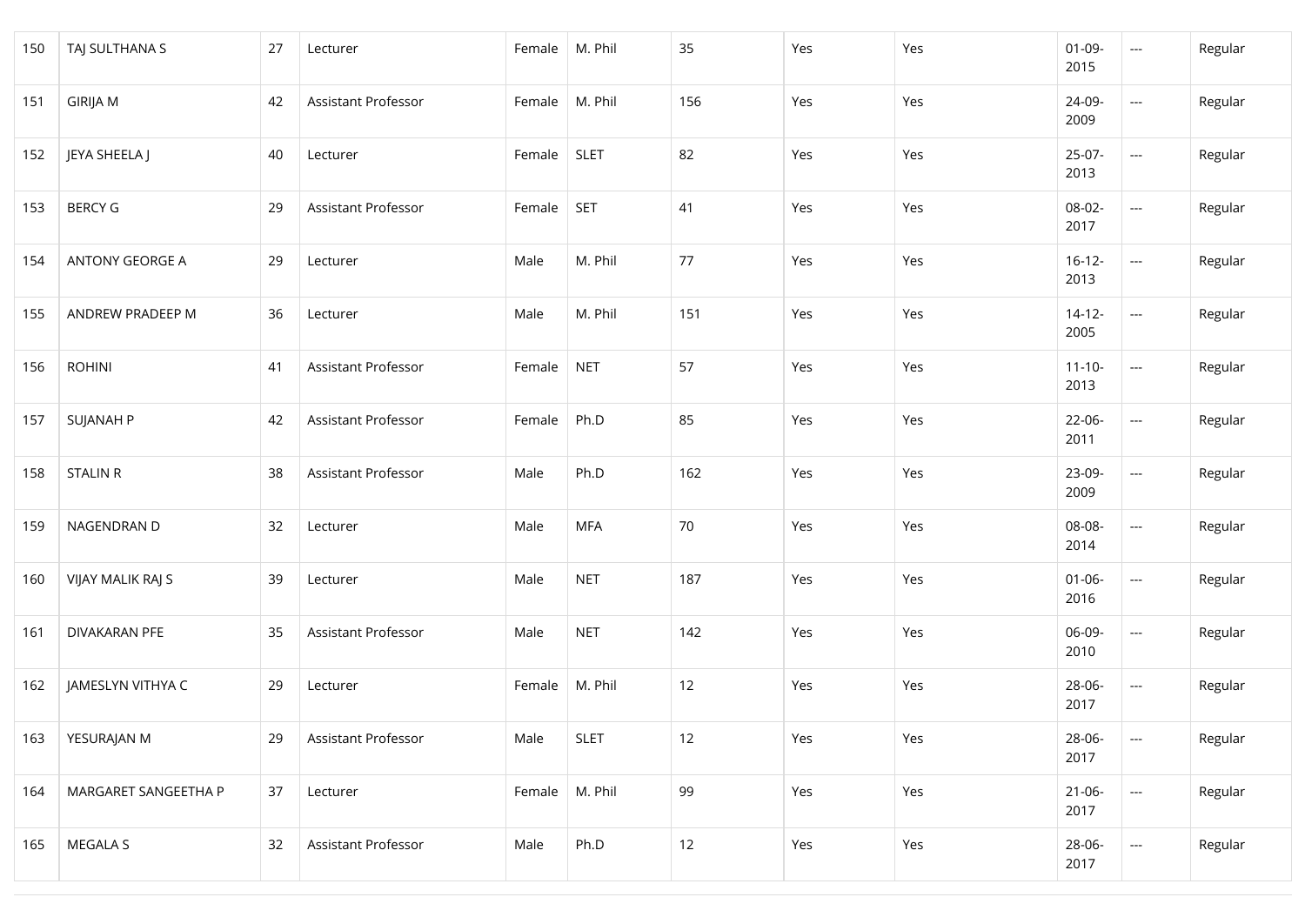| 166 | <b>SARAVANAN SV</b>                     | 51 | Lecturer                   | Male   | M. Phil     | 24  | Yes | Yes | $15 - 06 -$<br>2017 | $\sim$ $\sim$            | Adhoc /<br>Contractual |
|-----|-----------------------------------------|----|----------------------------|--------|-------------|-----|-----|-----|---------------------|--------------------------|------------------------|
| 167 | <b>BOOMISELVAM A</b>                    | 47 | Assistant Professor        | Male   | Ph.D        | 136 | Yes | Yes | $23 - 11 -$<br>2007 | $\hspace{0.05cm} \ldots$ | Regular                |
| 168 | RAJENDRA PANDIAN M                      | 54 | Associate Professor        | Male   | Ph.D        | 339 | Yes | Yes | $01 - 06 -$<br>1991 | $\overline{\phantom{a}}$ | Regular                |
| 169 | PRIYA CAROL J                           | 40 | Assistant Professor        | Female | <b>SLET</b> | 128 | Yes | Yes | $04-02-$<br>2016    | $\overline{\phantom{a}}$ | Regular                |
| 170 | STEPHEN RAJKUMAR<br><b>INBANATHAN S</b> | 53 | Assistant Professor        | Male   | Ph.D        | 216 | Yes | Yes | $01 - 08 -$<br>2006 | $\overline{\phantom{a}}$ | Regular                |
| 171 | <b>GANESAN TK</b>                       | 56 | Associate Professor        | Male   | Ph.D        | 398 | Yes | Yes | 19-07-<br>1985      | $\overline{\phantom{a}}$ | Regular                |
| 172 | KIRTHIKA RANI B                         | 40 | Assistant Professor        | Female | Ph.D        | 218 | Yes | Yes | 19-09-<br>2007      | $\overline{\phantom{a}}$ | Regular                |
| 173 | SHAMEEM BANU M                          | 41 | Assistant Professor        | Female | <b>SLET</b> | 217 | Yes | Yes | $01 - 08 -$<br>2006 | $\sim$                   | Regular                |
| 174 | <b>VELLAIDURAI P</b>                    | 50 | <b>Assistant Professor</b> | Male   | Ph.D        | 269 | Yes | Yes | $16 - 06 -$<br>2008 | $\hspace{0.05cm} \ldots$ | Regular                |
| 175 | STELLA MARY J                           | 31 | Assistant Professor        | Female | <b>SET</b>  | 106 | Yes | Yes | 29-09-<br>2009      | $\overline{\phantom{a}}$ | Regular                |
| 176 | SELVA KUMAR T                           | 36 | Assistant Professor        | Male   | Ph.D        | 114 | Yes | Yes | $01 - 02 -$<br>2016 | $\overline{\phantom{a}}$ | Regular                |
| 177 | JAYAKUMAR M                             | 58 | Associate Professor        | Male   | M. Phil     | 424 | Yes | No  | 29-07-<br>1983      | $31 - 05 -$<br>2018      | Regular                |
| 178 | DAVID CHRISTOPHER A                     | 37 | Assistant Professor        | Male   | <b>NET</b>  | 131 | Yes | Yes | $11 - 12 -$<br>2007 | ---                      | Regular                |
| 179 | VASANTHA KUMAR N                        | 44 | Other                      | Male   | Ph.D        | 201 | Yes | Yes | $25 - 11 -$<br>2013 | $\overline{\phantom{a}}$ | Regular                |
| 180 | PRIYADHARSHINI TS                       | 42 | Assistant Professor        | Female | <b>SET</b>  | 144 | Yes | Yes | $13-07-$<br>2015    | $\overline{\phantom{a}}$ | Regular                |
| 181 | <b>CAROLINE</b> J                       | 25 | Lecturer                   | Female | M.Tech      | 28  | Yes | Yes | 15-06-<br>2016      | $\scriptstyle\cdots$     | Regular                |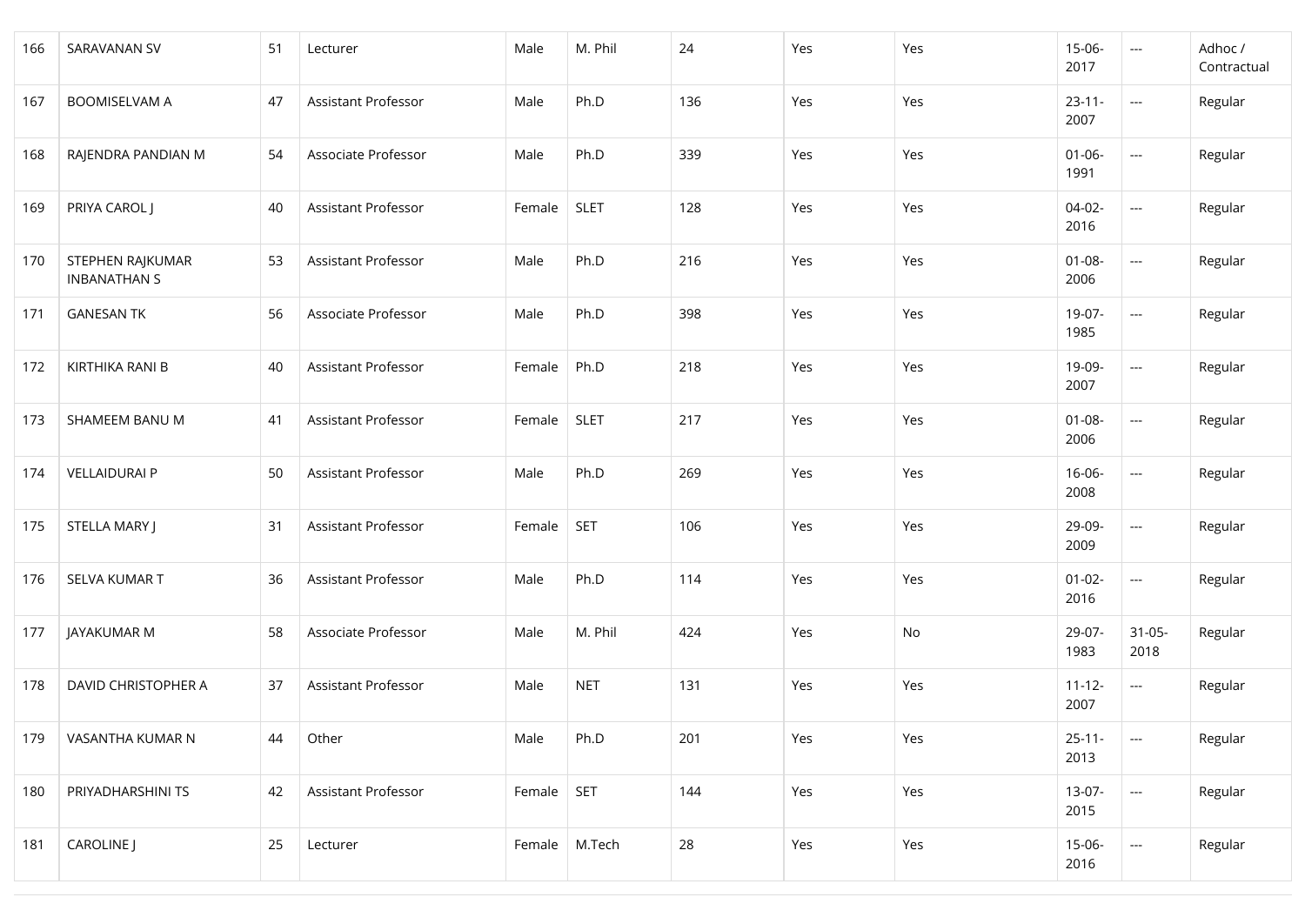| 182 | SAMUEL RAJ A             | 30 | Lecturer            | Male   | M. Phil     | 60  | Yes | Yes | 08-07-<br>2014      | $\mathbb{Z} \mathbb{Z} \mathbb{Z}$ | Regular |
|-----|--------------------------|----|---------------------|--------|-------------|-----|-----|-----|---------------------|------------------------------------|---------|
| 183 | SUNDARESWARAN R          | 28 | Assistant Professor | Male   | <b>NET</b>  | 96  | Yes | Yes | $01-07-$<br>2016    | $\hspace{0.05cm} \ldots$           | Regular |
| 184 | JOHN RAJKUMAR J          | 46 | Lecturer            | Male   | M. Phil     | 88  | Yes | Yes | $23-03-$<br>2011    | $\hspace{0.05cm} \ldots$           | Regular |
| 185 | SHERLIN RAJA A           | 25 | Lecturer            | Male   | <b>SLET</b> | 25  | Yes | No  | $15 - 06 -$<br>2016 | 13-02-<br>2018                     | Regular |
| 186 | <b>VICTORIA R</b>        | 30 | Lecturer            | Female | M. Phil     | 65  | Yes | Yes | $16 - 12 -$<br>2013 | $\overline{\phantom{a}}$           | Regular |
| 187 | SUGANYA T                | 48 | Assistant Professor | Female | <b>SET</b>  | 207 | Yes | Yes | 23-09-<br>2009      | ---                                | Regular |
| 188 | SUNITHA EVELYN CHRISTY   | 40 | Assistant Professor | Female | <b>SLET</b> | 120 | Yes | Yes | 30-09-<br>2009      | $\hspace{0.05cm} \ldots$           | Regular |
| 189 | BRUNO CHANDRASEKAR L     | 33 | Assistant Professor | Male   | <b>SLET</b> | 143 | Yes | Yes | $02 - 09 -$<br>2010 | $\hspace{0.05cm} \ldots$           | Regular |
| 190 | MEENAKSHMI SUNDARAM M    | 42 | Assistant Professor | Male   | <b>NET</b>  | 144 | Yes | Yes | $17-07-$<br>2006    | $\hspace{0.05cm} \ldots$           | Regular |
| 191 | SANKARESWARI             | 31 | Lecturer            | Female | B.Sc.       | 77  | Yes | Yes | $15-02-$<br>2012    | $\hspace{0.05cm} \ldots$           | Regular |
| 192 | <b>KANNAN K</b>          | 36 | Assistant Professor | Male   | Ph.D        | 156 | Yes | Yes | $20 - 09 -$<br>2010 | $\hspace{0.05cm} \ldots$           | Regular |
| 193 | KIRUBA JOHNSON S         | 24 | Lecturer            | Female | M. Phil     | 12  | Yes | No  | $16-06-$<br>2017    | $31 - 05 -$<br>2018                | Regular |
| 194 | STEPHEN SUDHANTHIRARAJ P | 25 | Lecturer            | Male   | <b>MCA</b>  | 36  | Yes | Yes | $15 - 06 -$<br>2016 | ---                                | Regular |
| 195 | <b>SALLY M</b>           | 27 | Assistant Professor | Female | <b>NET</b>  | 37  | Yes | Yes | 28-06-<br>2017      | $\hspace{0.05cm} \ldots$           | Regular |
| 196 | DEBORAH GNANA SELVAM A   | 33 | Assistant Professor | Female | Ph.D        | 101 | Yes | Yes | $21 - 06 -$<br>2017 | $\hspace{0.05cm} \ldots$           | Regular |
| 197 | LOURDURAJ H              | 40 | Assistant Professor | Female | Ph.D        | 126 | Yes | Yes | $15-06-$<br>2015    | $\hspace{0.05cm} \ldots$           | Regular |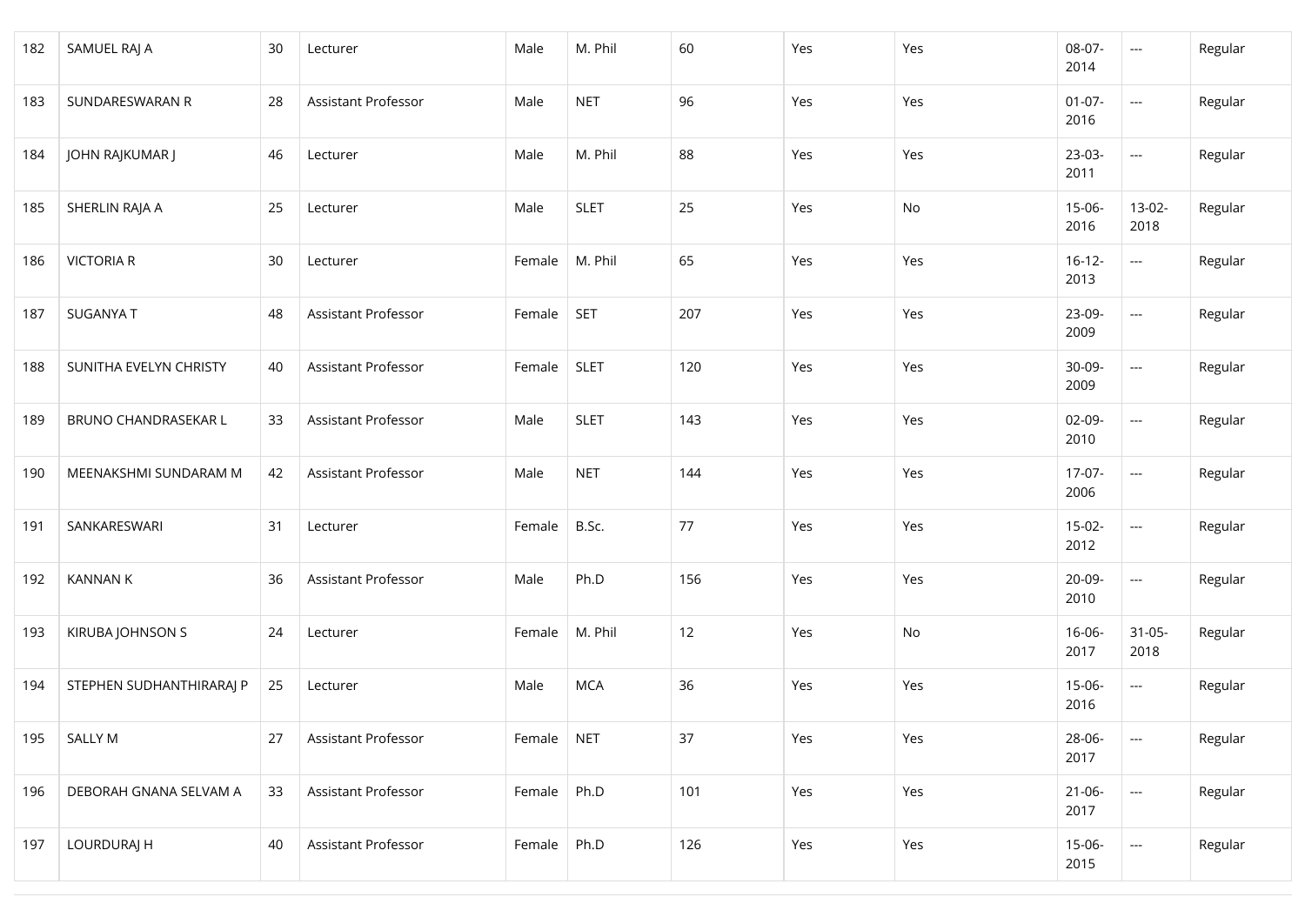| 198 | <b>GUNAMALAI A</b>         | 59 | Associate Professor | Male   | Ph.D       | 382 | Yes | Yes | 19-06-<br>2017      | $\sim$                   | Visiting |
|-----|----------------------------|----|---------------------|--------|------------|-----|-----|-----|---------------------|--------------------------|----------|
| 199 | SENGOL MARY M              | 46 | Assistant Professor | Female | M. Phil    | 168 | Yes | Yes | $23-10-$<br>2007    | $\overline{\phantom{a}}$ | Regular  |
| 200 | JOHN SEKAR J               | 54 | Associate Professor | Male   | Ph.D       | 372 | Yes | Yes | 24-08-<br>1987      | ---                      | Regular  |
| 201 | DANIEL RUBARAJ R           | 45 | Assistant Professor | Male   | <b>SET</b> | 120 | Yes | Yes | $25 - 11 -$<br>2013 | $\overline{\phantom{a}}$ | Regular  |
| 202 | PAUL MARY DEBORRAH S       | 54 | Associate Professor | Female | Ph.D       | 302 | Yes | Yes | 17-06-<br>1996      | $\overline{\phantom{a}}$ | Regular  |
| 203 | RAJKUMAR N                 | 34 | Assistant Professor | Male   | Ph.D       | 86  | Yes | Yes | $04-03-$<br>2014    | $\overline{\phantom{a}}$ | Regular  |
| 204 | JEMIMA BALASELVI JULIANA S | 43 | Assistant Professor | Female | Ph.D       | 166 | Yes | Yes | $01 - 08 -$<br>2006 | $\overline{\phantom{a}}$ | Regular  |
| 205 | <b>VIJAYAN R</b>           | 58 | Associate Professor | Male   | Ph.D       | 324 | Yes | No  | $16 - 06 -$<br>1997 | $31 - 05 -$<br>2018      | Regular  |
| 206 | JOSEPH THATHEYUS A         | 55 | Assistant Professor | Male   | Ph.D       | 252 | Yes | Yes | $01 - 07 -$<br>1999 | ---                      | Regular  |
| 207 | DHANANJEYAN KJ             | 42 | Assistant Professor | Male   | <b>NET</b> | 224 | Yes | Yes | $16 - 06 -$<br>2017 | $\overline{\phantom{a}}$ | Regular  |
| 208 | JEBARAJ J                  | 47 | Assistant Professor | Male   | Ph.D       | 149 | Yes | Yes | $25 - 11 -$<br>2013 | $\overline{\phantom{a}}$ | Regular  |
| 209 | ANURAMA PM                 | 36 | Assistant Professor | Female | Ph.D       | 143 | Yes | Yes | $31 - 08 -$<br>2006 | $\overline{\phantom{a}}$ | Regular  |
| 210 | LOURDU IMMACULATE D        | 44 | Assistant Professor | Female | <b>SET</b> | 177 | Yes | Yes | $25 - 11 -$<br>2013 | $\sim$ $\sim$            | Regular  |
| 211 | SAMUEL ANBU SELVAN SCB     | 45 | Assistant Professor | Male   | Ph.D       | 228 | Yes | Yes | 13-09-<br>2007      | $\hspace{0.05cm} \ldots$ | Regular  |
| 212 | RAMDIWAKAR B               | 27 | Assistant Professor | Male   | Ph.D       | 49  | Yes | Yes | $01-07-$<br>2014    | $\overline{\phantom{a}}$ | Regular  |
| 213 | <b>HOSANNA M</b>           | 28 | Lecturer            | Female | <b>MCA</b> | 49  | Yes | Yes | 18-06-<br>2015      | $\hspace{0.05cm}\ldots$  | Regular  |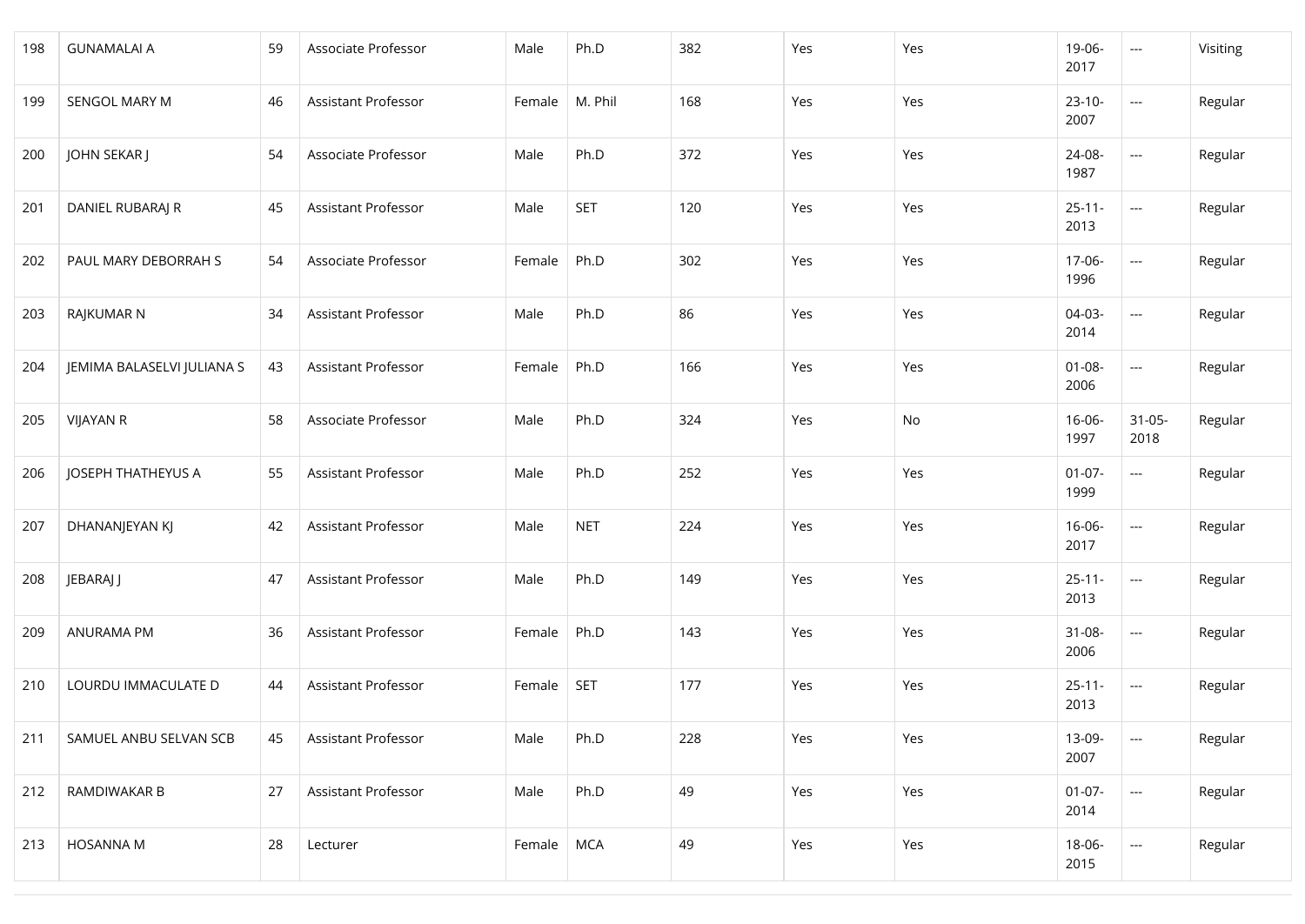| 214 | <b>ESTHER RANI KCM</b> | 41 | Assistant Professor | Female | <b>SET</b> | 149 | Yes | Yes | $04-07-$<br>2011    | $\hspace{0.05cm} \ldots$ | Regular |
|-----|------------------------|----|---------------------|--------|------------|-----|-----|-----|---------------------|--------------------------|---------|
| 215 | DHIVYA G               | 26 | Lecturer            | Female | M. Phil    | 30  | Yes | Yes | 23-06-<br>2015      | $\hspace{0.05cm} \ldots$ | Regular |
| 216 | MANGAYARKARASI P       | 34 | Assistant Professor | Female | <b>SET</b> | 60  | Yes | Yes | $17-07-$<br>2013    | $\hspace{0.05cm} \ldots$ | Regular |
| 217 | SHIRLY ANN V           | 26 | Lecturer            | Female | M.Tech     | 26  | Yes | Yes | $15 - 06 -$<br>2016 | $\sim$                   | Regular |
| 218 | MAHIBA G               | 41 | Lecturer            | Female | M. Phil    | 25  | Yes | Yes | $15-06-$<br>2016    | $\hspace{0.05cm} \ldots$ | Regular |
| 219 | DAVID RAJKUMAR L       | 33 | Lecturer            | Male   | <b>NET</b> | 146 | Yes | Yes | $27-07-$<br>2006    | $\overline{\phantom{a}}$ | Regular |
| 220 | FRANK RUBEN JEBARAJ J  | 47 | Assistant Professor | Male   | Ph.D       | 275 | Yes | Yes | 03-07-<br>1997      | $\hspace{0.05cm} \ldots$ | Regular |
| 221 | AMEENA BEEBI B         | 31 | Assistant Professor | Female | <b>NET</b> | 85  | Yes | Yes | $15 - 06 -$<br>2016 | $\hspace{0.05cm} \ldots$ | Regular |
| 222 | <b>RUBY S</b>          | 38 | Lecturer            | Female | M. Phil    | 157 | Yes | Yes | $14 - 06 -$<br>2005 | $\hspace{0.05cm} \ldots$ | Regular |
| 223 | PRIYA DARZINI TRK      | 34 | Assistant Professor | Female | Ph.D       | 38  | Yes | Yes | $01-07-$<br>2016    | ---                      | Regular |
| 224 | SHYLAJA T              | 39 | Assistant Professor | Female | Ph.D       | 136 | Yes | Yes | $19-12-$<br>2013    | $\hspace{0.05cm} \ldots$ | Regular |
| 225 | RAJU S                 | 49 | Lecturer            | Male   | Ph.D       | 261 | Yes | No  | $29-01-$<br>2011    | $31 - 08 -$<br>2018      | Regular |
| 226 | JEANO J                | 26 | Assistant Professor | Male   | <b>NET</b> | 37  | Yes | Yes | 18-06-<br>2015      | ---                      | Regular |
| 227 | RITCHIE RICHARDSON M   | 32 | Lecturer            | Male   | M. Phil    | 96  | Yes | Yes | $17-07-$<br>2013    | $\overline{\phantom{a}}$ | Regular |
| 228 | MEDONA MARY R          | 36 | Lecturer            | Female | M. Phil    | 140 | Yes | Yes | 27-06-<br>2017      | $\frac{1}{2}$            | Regular |
| 229 | <b>VIJAYA TL</b>       | 45 | Assistant Professor | Female | Ph.D       | 232 | Yes | Yes | 16-06-<br>2017      | $\hspace{0.05cm} \ldots$ | Regular |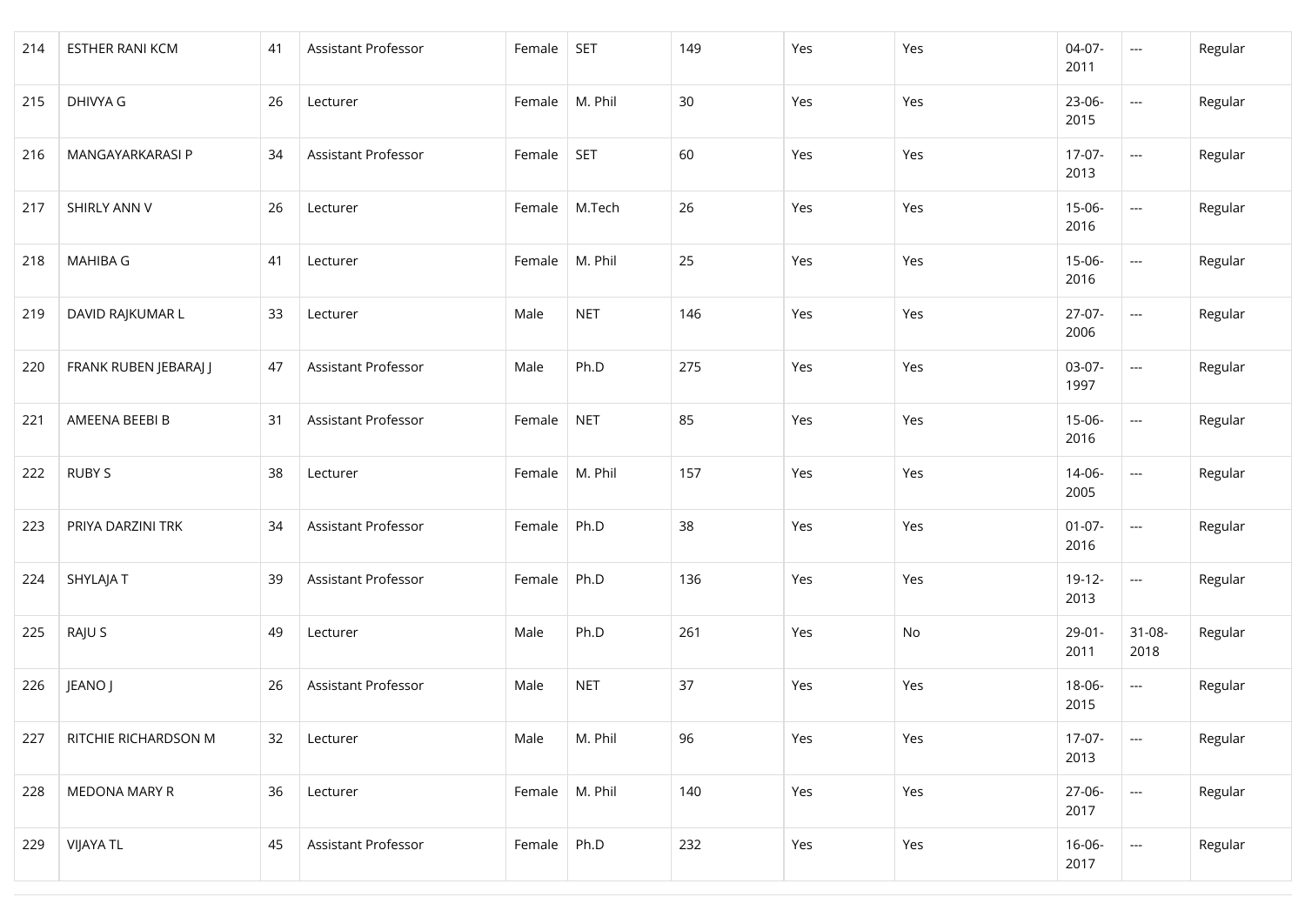| 230 | SURENDRAN A            | 37 | <b>Assistant Professor</b> | Male           | Ph.D       | 109 | Yes | Yes | 28-06-<br>2017      | $\hspace{0.05cm} \ldots$ | Regular |
|-----|------------------------|----|----------------------------|----------------|------------|-----|-----|-----|---------------------|--------------------------|---------|
| 231 | <b>HENDRY JULIUS B</b> | 41 | Assistant Professor        | Male           | Ph.D       | 136 | Yes | Yes | $23 - 10 -$<br>2007 | $\hspace{0.05cm} \ldots$ | Regular |
| 232 | RAJAKUMAR J            | 56 | Associate Professor        | Male           | Ph.D       | 357 | Yes | Yes | $20 - 12 -$<br>1999 | $\hspace{0.05cm} \ldots$ | Regular |
| 233 | THOMAS K VARGHEESE     | 43 | Assistant Professor        | Male           | <b>SET</b> | 103 | Yes | Yes | 03-02-<br>2016      | $\hspace{0.05cm} \ldots$ | Regular |
| 234 | RICHARD RAJKUMAR P     | 49 | Associate Professor        | Male           | Ph.D       | 305 | Yes | Yes | $21 - 02 -$<br>2000 | $\hspace{0.05cm} \ldots$ | Regular |
| 235 | RAJESH B               | 32 | Assistant Professor        | Male           | <b>NET</b> | 66  | Yes | Yes | $04-03-$<br>2014    | $\hspace{0.05cm} \ldots$ | Regular |
| 236 | VATHANA RUBA M         | 45 | Assistant Professor        | Female         | Ph.D       | 202 | Yes | Yes | 17-09-<br>2007      | $\hspace{0.05cm} \ldots$ | Regular |
| 237 | STEPHEN D              | 53 | Assistant Professor        | Male           | Ph.D       | 240 | Yes | Yes | $01 - 08 -$<br>2006 | $\hspace{0.05cm} \ldots$ | Regular |
| 238 | <b>JOY SHARMILA E</b>  | 47 | Assistant Professor        | Female         | Ph.D       | 204 | Yes | Yes | 13-09-<br>2007      | $\hspace{0.05cm} \ldots$ | Regular |
| 239 | DAILIAH ROOPHA P       | 36 | Assistant Professor        | Female         | Ph.D       | 97  | Yes | Yes | $16 - 06 -$<br>2017 | $\hspace{0.05cm} \ldots$ | Regular |
| 240 | USHA K                 | 41 | Assistant Professor        | Female         | Ph.D       | 132 | Yes | Yes | $25 - 11 -$<br>2013 | $\hspace{0.05cm} \ldots$ | Regular |
| 241 | SHAHUL HAMEED MA       | 42 | Assistant Professor        | Male           | Ph.D       | 102 | Yes | Yes | $16 - 06 -$<br>2016 | $\hspace{0.05cm} \ldots$ | Regular |
| 242 | ANANDHA SELVAM D       | 43 | Assistant Professor        | Female         | <b>SET</b> | 195 | Yes | Yes | $25 - 11 -$<br>2013 | $\sim$ $\sim$            | Regular |
| 243 | CHESTER MANUEL W       | 58 | Other                      | Male           | Ph.D       | 414 | Yes | No  | $11-07-$<br>1987    | $31 - 05 -$<br>2018      | Regular |
| 244 | TEPHILLA VASANTHAM     | 30 | Lecturer                   | Female         | M. Phil    | 48  | Yes | Yes | $01-07-$<br>2014    | $\overline{\phantom{a}}$ | Regular |
| 245 | PAULINE PERSHYL G      | 26 | Lecturer                   | Female   M.Sc. |            | 37  | Yes | Yes | $15-06-$<br>2016    | $\hspace{0.05cm} \ldots$ | Regular |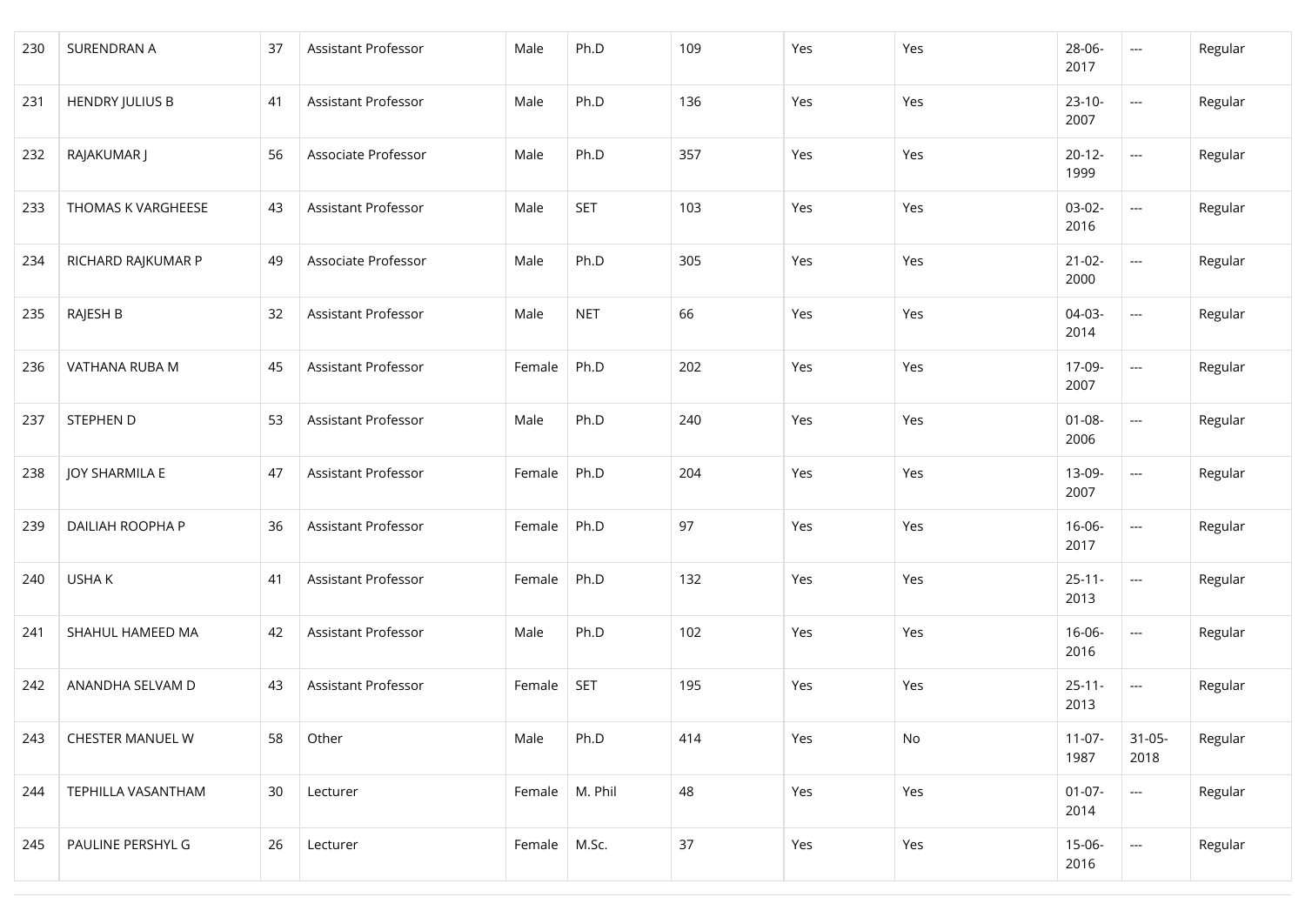| 246 | <b>EBENEZER R</b>        | 32 | Assistant Professor | Male   | Ph.D        | 60  | Yes | Yes | 24-07-<br>2013      | $\hspace{0.05cm} \ldots$                            | Regular |
|-----|--------------------------|----|---------------------|--------|-------------|-----|-----|-----|---------------------|-----------------------------------------------------|---------|
| 247 | SUGANYA V                | 39 | Lecturer            | Female | Ph.D        | 156 | Yes | No  | 24-07-<br>2006      | $18 - 12 -$<br>2017                                 | Regular |
| 248 | <b>EMIMOL GRACE A</b>    | 33 | Lecturer            | Female | M. Phil     | 49  | Yes | No  | $01-07-$<br>2016    | 30-04-<br>2018                                      | Regular |
| 249 | SUDHERSUN CB             | 29 | Assistant Professor | Male   | <b>MCA</b>  | 25  | Yes | Yes | $15 - 06 -$<br>2016 | $\overline{\phantom{a}}$                            | Regular |
| 250 | SHINEE A                 | 26 | Lecturer            | Female | M. Phil     | 29  | Yes | Yes | $15-06-$<br>2016    | $\hspace{0.05cm} \ldots$                            | Regular |
| 251 | <b>BABY STELLA S</b>     | 36 | Lecturer            | Female | M. Phil     | 93  | Yes | Yes | $23-02-$<br>2011    | $\overline{\phantom{a}}$                            | Regular |
| 252 | JOHN JEYA KAMARAJ J      | 50 | Lecturer            | Male   | M. Phil     | 252 | Yes | Yes | 14-09-<br>2005      | $\hspace{0.05cm} \ldots$                            | Regular |
| 253 | AUGUSTUS JULIAN LAZMEY T | 38 | Assistant Professor | Female | Ph.D        | 168 | Yes | Yes | 29-07-<br>2004      | $\hspace{0.05cm} \ldots$                            | Regular |
| 254 | MOORTHY K                | 42 | Lecturer            | Male   | M. Phil     | 162 | Yes | Yes | 08-08-<br>2005      | $\hspace{0.05cm} \ldots$                            | Regular |
| 255 | PRINCE ERNEST W          | 53 | Lecturer            | Male   | M. Phil     | 313 | Yes | Yes | 08-07-<br>2014      | ---                                                 | Regular |
| 256 | SHANMUGA MOHANA          | 35 | Lecturer            | Female | M. Phil     | 144 | Yes | Yes | $29 - 11 -$<br>2011 | $\hspace{0.05cm} \ldots$                            | Regular |
| 257 | VIGNESH M                | 45 | Assistant Professor | Male   | <b>SLET</b> | 205 | Yes | Yes | 06-06-<br>2007      | $\hspace{0.05cm} \ldots$                            | Regular |
| 258 | <b>MAHARANI C</b>        | 28 | Lecturer            | Female | M. Phil     | 60  | Yes | Yes | $15 - 06 -$<br>2016 | ---                                                 | Regular |
| 259 | MANUEL GUNARAJA G        | 35 | Lecturer            | Male   | M. Phil     | 132 | Yes | Yes | 23-06-<br>2015      | $\mathbb{H}^{\mathbb{H}^{\mathbb{H}}}_{\mathbb{H}}$ | Regular |
| 260 | JEBA JENITTA A           | 23 | Lecturer            | Female | M. Phil     | 18  | Yes | Yes | $17-07-$<br>2017    | $\frac{1}{2}$                                       | Regular |
| 261 | DAPHNE JENNIFER R        | 28 | Lecturer            | Female | M. Phil     | 12  | Yes | Yes | 28-06-<br>2017      | $\hspace{0.05cm} \ldots$                            | Regular |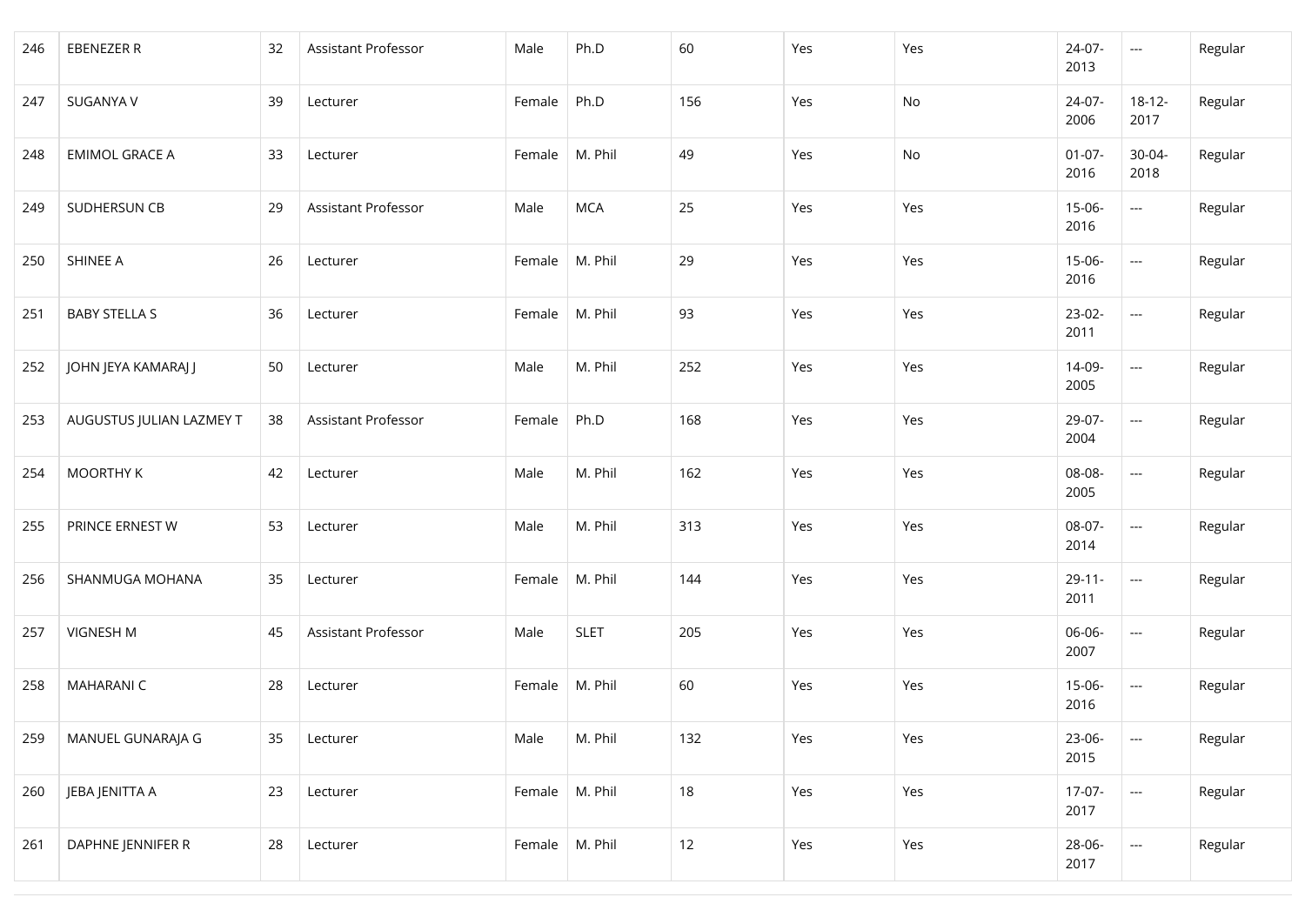| 262 | DURAI MANOHARADOSS<br>PRABAHARAN D | 44 | Assistant Professor | Male   | Ph.D       | 217            | Yes                          | Yes | $04-07-$<br>2017    | $\hspace{0.05cm}\ldots$  | Regular |
|-----|------------------------------------|----|---------------------|--------|------------|----------------|------------------------------|-----|---------------------|--------------------------|---------|
| 263 | <b>SELVAN A</b>                    | 35 | Assistant Professor | Male   | Ph.D       | 88             | Yes                          | Yes | $25 - 11 -$<br>2011 | $\hspace{0.05cm}\ldots$  | Regular |
| 264 | JACOB PONRAJ ST                    | 50 | Assistant Professor | Male   | M. Phil    | 192            | Yes                          | Yes | $25-02-$<br>2008    | $\hspace{0.05cm}\ldots$  | Regular |
| 265 | PREETHY JOHNITA ESTHER D           | 36 | Assistant Professor | Female | <b>SET</b> | 103            | Yes                          | Yes | 18-06-<br>2015      | $\hspace{0.05cm} \ldots$ | Regular |
| 266 | DAPHNE SHARON W                    | 26 | Lecturer            | Female | M. Phil    | $\overline{7}$ | Yes                          | Yes | $04-12-$<br>2017    | $\mathbb{R}^{2n+1}$      | Regular |
| 267 | MARIA ANTONY RAJ M                 | 32 | Assistant Professor | Male   | Ph.D       | 82             | Yes                          | Yes | $27 - 11 -$<br>2017 | ---                      | Regular |
| 268 | <b>SHARON RANJINI</b>              | 28 | Lecturer            | Female | M.Tech     | $\,8\,$        | Yes                          | Yes | $20 - 11 -$<br>2017 | $\hspace{0.05cm} \ldots$ | Regular |
| 269 | JESSIE GOLDA A                     | 36 | Lecturer            | Female | M. Phil    | 86             | Yes                          | Yes | $01-07-$<br>2015    | $\hspace{0.05cm}\ldots$  | Regular |
| 270 | KAYALVIZHI R                       | 29 | Assistant Professor | Female | <b>NET</b> | 7              | Yes                          | Yes | $08-12-$<br>2017    | $\hspace{0.05cm} \ldots$ | Regular |
| 271 | CATHERINE JUNIA R                  | 31 | Lecturer            | Female | M. Phil    | 11             | Yes                          | Yes | $05-12-$<br>2017    | $\hspace{0.05cm}\ldots$  | Regular |
| 272 | LUNA JENBASRI P                    | 24 | Lecturer            | Female | M.Sc.      | $\,8\,$        | No                           | Yes | $16-07-$<br>2018    | $\hspace{0.05cm} \ldots$ | Regular |
| 273 | <b>KAVITHAN</b>                    | 34 | Assistant Professor | Female | Ph.D       | 124            | No                           | Yes | 18-07-<br>2018      | $\hspace{0.05cm} \ldots$ | Regular |
| 274 | KAYAL ANTONY J                     | 23 | Assistant Professor | Female | <b>NET</b> | $\,8\,$        | No                           | Yes | $06-02-$<br>2018    | $\hspace{0.05cm} \ldots$ | Regular |
| 275 | JANANE                             | 29 | Assistant Professor | Female | Ph.D       | 6              | No                           | Yes | $02-07-$<br>2018    | $\hspace{0.05cm} \ldots$ | Regular |
| 276 | JEBAKIRUBA C                       | 35 | Assistant Professor | Female | <b>SET</b> | 70             | $\operatorname{\mathsf{No}}$ | Yes | $22 - 06 -$<br>2018 | $\hspace{0.05cm} \ldots$ | Regular |
| 277 | <b>HEMAMALINI J</b>                | 34 | Assistant Professor | Female | SET        | 108            | No                           | Yes | $20 - 06 -$<br>2018 | $\hspace{0.05cm} \ldots$ | Regular |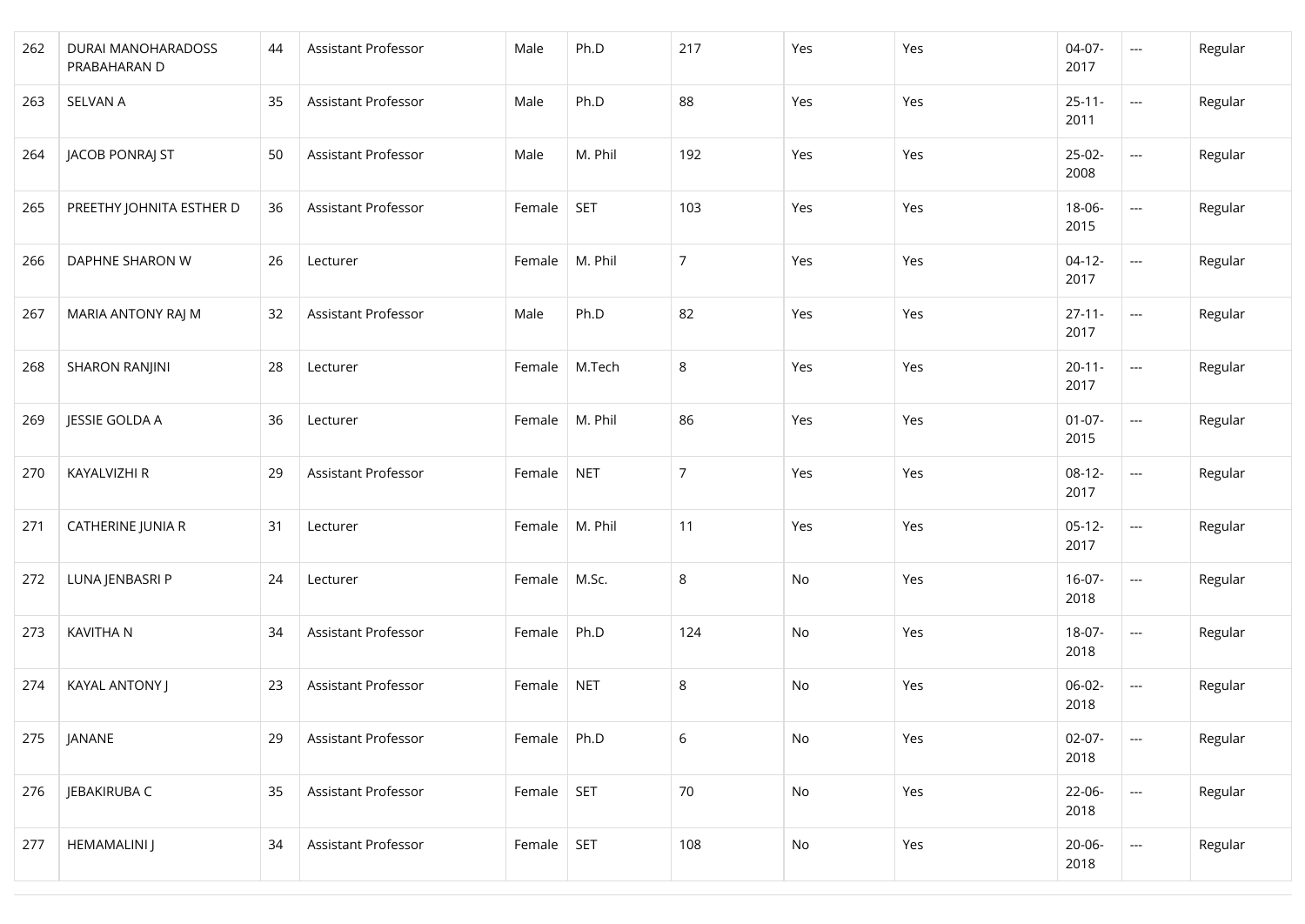| 278 | <b>JANCIRANI A</b>       | 34 | Assistant Professor | Female | Ph.D        | 127 | No | Yes | $11-07-$<br>2018    | $\sim$ $\sim$            | Regular |
|-----|--------------------------|----|---------------------|--------|-------------|-----|----|-----|---------------------|--------------------------|---------|
| 279 | NAZEERA BANU VR          | 35 | Assistant Professor | Female | Ph.D        | 138 | No | Yes | 18-06-<br>2018      | $\hspace{0.05cm} \ldots$ | Regular |
| 280 | SOPNA SO                 | 35 | Assistant Professor | Female | Ph.D        | 111 | No | Yes | 19-06-<br>2018      | $\sim$ $\sim$            | Regular |
| 281 | RAVIA SHOBNAM PARVEEN    | 37 | Assistant Professor | Female | Ph.D        | 143 | No | Yes | 29-06-<br>2018      | $\hspace{0.05cm}\ldots$  | Regular |
| 282 | SHUNMUGA PRIYA GV        | 39 | Assistant Professor | Female | <b>SLET</b> | 27  | No | Yes | 27-09-<br>2018      | $\mathbb{R}^{2n+1}$      | Regular |
| 283 | NANCY IMMANUEL           | 36 | Lecturer            | Female | <b>MBA</b>  | 80  | No | Yes | 03-09-<br>2018      | ---                      | Regular |
| 284 | <b>JOB JULIA</b>         | 33 | Assistant Professor | Female | <b>NET</b>  | 40  | No | Yes | $20-07-$<br>2018    | $\hspace{0.05cm} \ldots$ | Regular |
| 285 | CHRISTOPHER JEYAKUMAR T  | 28 | Assistant Professor | Male   | <b>SET</b>  | 4   | No | Yes | 18-06-<br>2018      | $\hspace{0.05cm} \ldots$ | Regular |
| 286 | AROCKIA NIRMAL DOROTHY S | 38 | Assistant Professor | Female | <b>SET</b>  | 71  | No | Yes | $02-07-$<br>2018    | $\sim$ $\sim$            | Regular |
| 287 | SARADHA DEVI S           | 24 | Assistant Professor | Female | <b>NET</b>  | 13  | No | Yes | 18-06-<br>2018      | ---                      | Regular |
| 288 | SURESH KUMAR M           | 37 | Assistant Professor | Male   | Ph.D        | 108 | No | Yes | $22 - 06 -$<br>2018 | $\hspace{0.05cm} \ldots$ | Regular |
| 289 | RINI JOYCE J             | 24 | Assistant Professor | Female | <b>NET</b>  | 22  | No | Yes | 18-06-<br>2018      | $\hspace{0.05cm} \ldots$ | Regular |
| 290 | <b>CHARANYA G</b>        | 24 | Assistant Professor | Female | <b>SET</b>  | 10  | No | Yes | $16-07-$<br>2018    | $\hspace{0.05cm} \ldots$ | Regular |
| 291 | JEBASELVI ANITHA D       | 38 | Assistant Professor | Female | Ph.D        | 62  | No | Yes | 18-06-<br>2018      | $\hspace{0.05cm} \ldots$ | Regular |
| 292 | SENTHIL KUMAR TK         | 41 | Lecturer            | Male   | M. Phil     | 160 | No | Yes | 18-06-<br>2018      | $\overline{\phantom{a}}$ | Regular |
| 293 | <b>BEULAH R</b>          | 24 | Lecturer            | Female | M.A         | 13  | No | Yes | $05-07-$<br>2018    | $\hspace{0.05cm} \ldots$ | Regular |